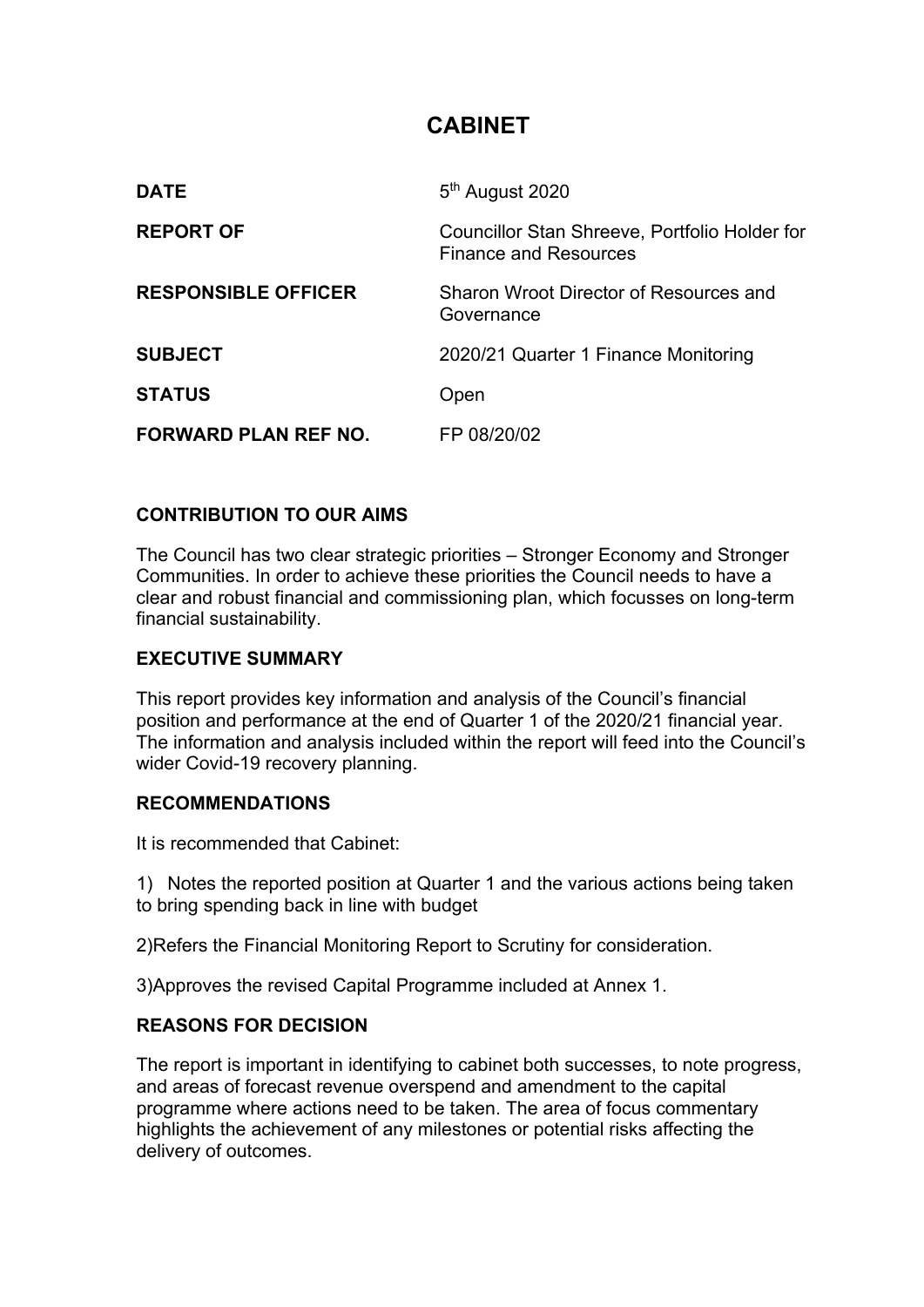## **1. BACKGROUND AND ISSUES**

1.1 At the end of the first quarter of the financial year, the Council is forecasting an overspend of £1.7M against its approved budget for 2020/21. Financial pressures are being felt across all areas of the Council's activities predominantly as a consequence of the ongoing Coronavirus pandemic.

1.2 The Council is facing additional financial burdens and pressures created by the response to the emergency, across all areas, including social care, and range from responding to pressure created by additional hospital discharge, provider sustainability, increasing costs associated with children at risk or looked after, to pressures created by delays to implementing or delivering savings programmes.

1.3 As the emergency situation continues, we anticipate the financial impact of the slow down in the local economy will impact on the Council's income base. This of course will also impact on future years in terms of collection and bad debts if the economy continues to slow or stall.

1.4 The Council also generates income through other sources of fees, sales, and charges such as car parking income and income from the commercial estate. All of these income streams have been impacted as a result of the emergency situation.

1.5 The Government has recognised the huge efforts that councils are making and responded to concerns regarding the financial strain being put on the sector by providing additional funding and providing a commitment that they will receive the resources they need to deal with the direct impacts of the pandemic. To date the Council has received £11.2M in direct grant in year which are offsetting, to a degree, the financial pressures being faced.

1.6 As part of the Council's response, we will need to revisit our current business plan, its priorities, and programmes to determine the full and detailed extent of the impact of the emergency response. As part of that work we will explore opportunities to review our plans, and to build on some of the successes of different ways of working and how they could be factored into new operating models in future. However, there is still a great deal of uncertainty in relation to longer term impact of the pandemic.

1.7 Despite the immediate challenges faced by the pandemic, the Council has continued with its ambitious programme of investment within the Borough. The Council's long-term financial strategy remains focused on the achievement of financial sustainability by embracing the area's economic potential and growing the local tax base. Inevitably though the Coronavirus pandemic will have some longer term impacts on the economy which will need to be considered.

1.8 At the present time we are forecasting that we will deliver the majority of the capital programme in year. Where slippage is forecast, the budget is still anticipated to be required in full to deliver the investment programme. Active management of the capital programme will continue throughout the remainder of the year to allow additions, deletions and re-profiling to take place.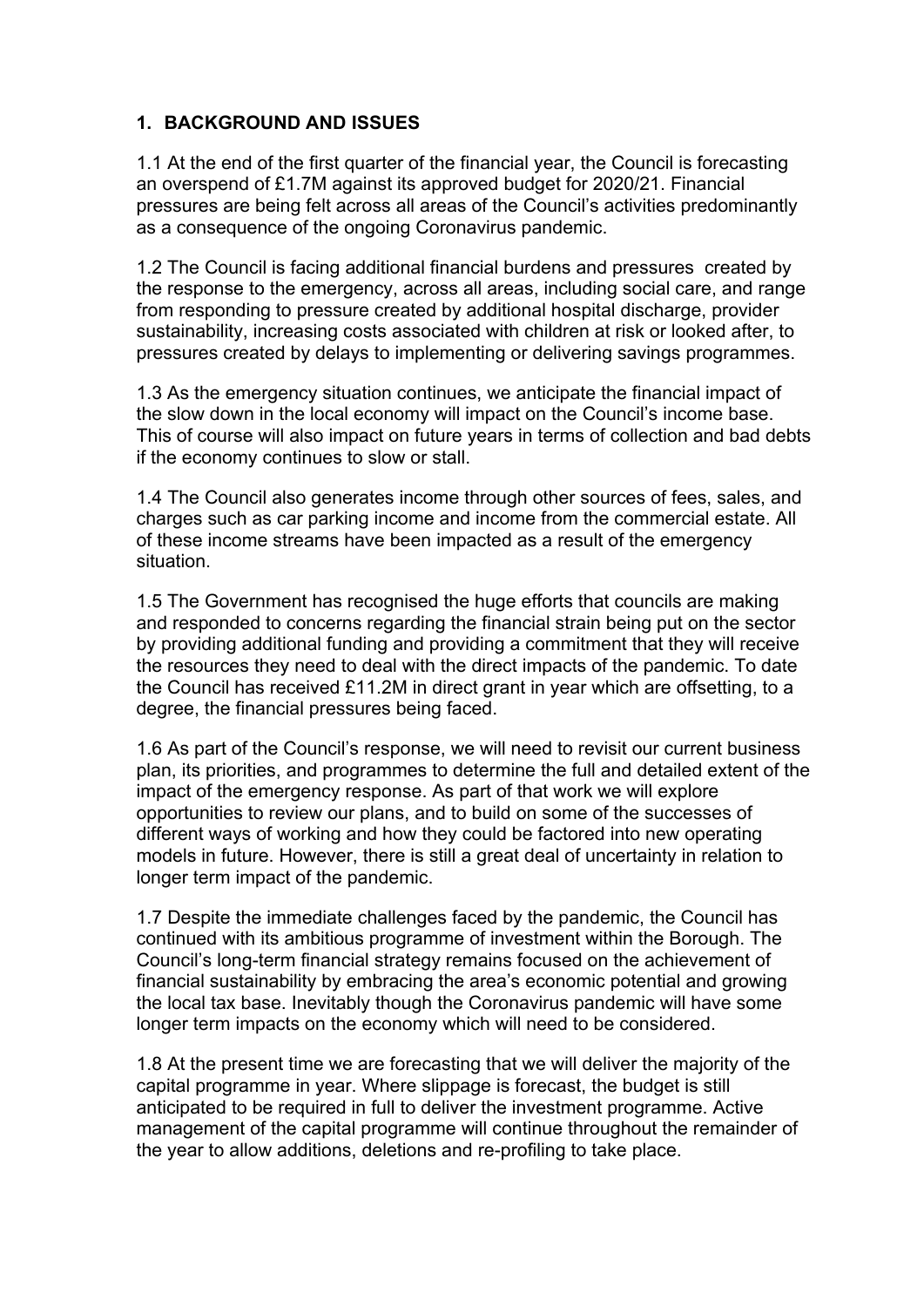1.9 We are continuing to operate within our approved Treasury Management Strategy. Essentially the Council's capital investment plans remain affordable, prudent and sustainable, and treasury management decisions are being taken in accordance with good professional practice.

1.10 In conclusion and in light of the current challenges being faced, there is additional focus being placed on the Council's overall financial standing, with particular focus upon the adequacy of reserves at present. It is important to note that the Council is still in a period of uncertainty and the medium to long term impact of the pandemic on the financial position is still being understood.

1.11 Further detail and analysis is provided within Appendix 1 to this report.

## **2. RISKS AND OPPORTUNITIES**

Key risks and opportunities are detailed within Appendix 1.

## **3. OTHER OPTIONS CONSIDERED**

N/A

## **4. REPUTATION AND COMMUNICATIONS CONSIDERATIONS**

The financial environment in which the Council is operating remains challenging and any significant financial issues will be communicated externally through a variety of media.

## **5. FINANCIAL CONSIDERATIONS**

As set out in the report

## **6. CLIMATE CHANGE AND ENVIRONMENTAL IMPLICATIONS**

6.1 Ultimately all resourcing decisions taken by the Council impact upon the environment. For this reason the Council must take climate change and environmental issues into account in the establishment of its financial plans.

6.2 The Council's financial strategy looks towards consuming resources more efficiently, eliminating waste and supporting and developing the green economy and infrastructure. This includes recognising and realising the economic and social benefits of a high quality environment.

6.3 By working towards a low carbon economy, the area will be prepared for, and resilient to, the impacts of climate change. Environmental impact assessments are undertaken for individual budget proposals.

## **7. CONSULTATION WITH SCRUTINY**

Quarterly resource reports are progressed to Scrutiny for consideration.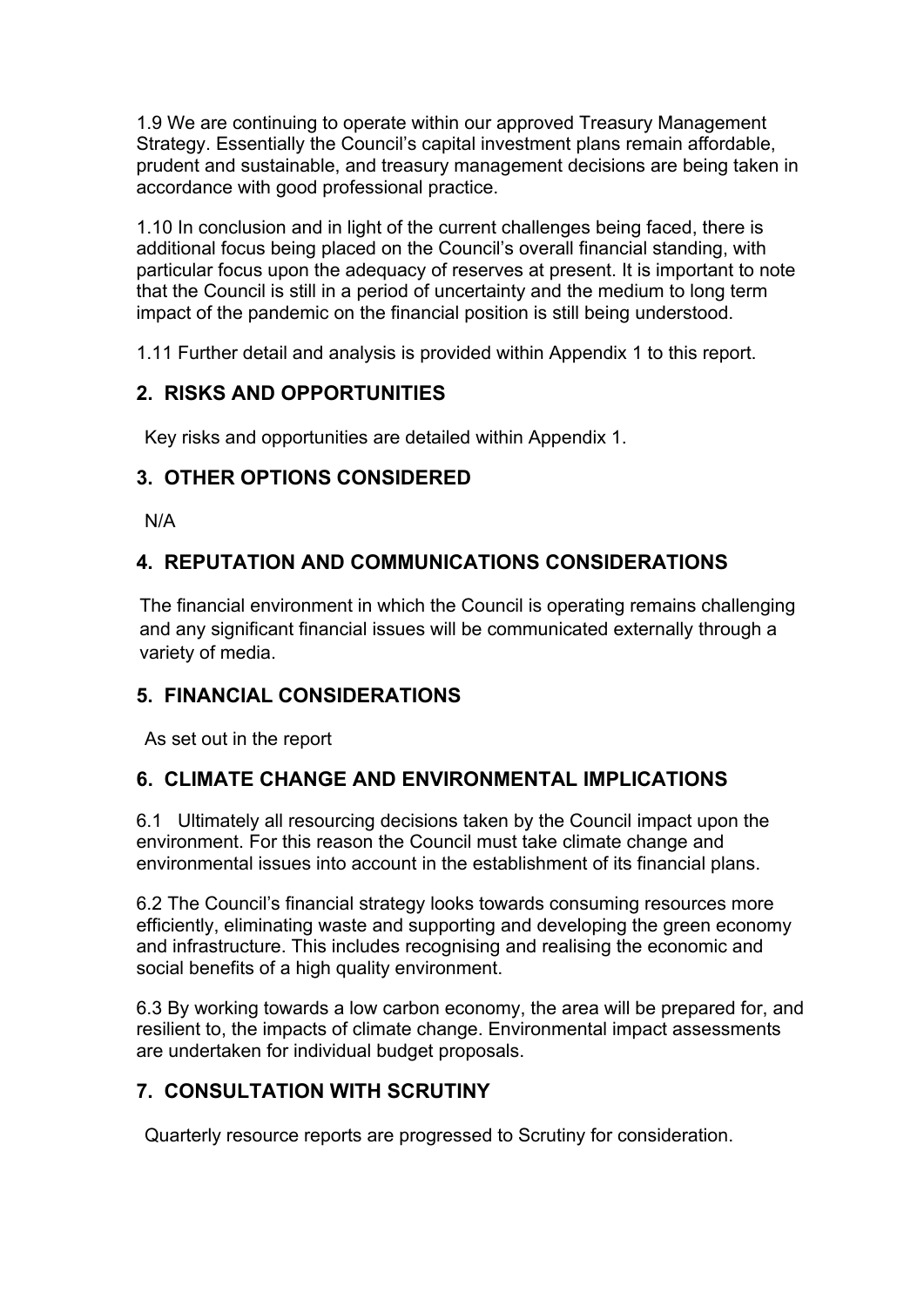## **8. FINANCIAL IMPLICATIONS**

As set out in the report

## **9. LEGAL IMPLICATIONS**

There are no legal issues immediately arising from the content of this report given that it is a vehicle to advise and update as to current position. The recommendation for a referral to Scrutiny is prudent.

## **10. HUMAN RESOURCES IMPLICATIONS**

There are no direct HR implications arising from the contents of this report.

## **11. WARD IMPLICATIONS**

All wards affected

## **12. BACKGROUND PAPERS**

Outcomes Framework, Commissioning Plan and Budget 2020/21 – 2022/23.

https://www.nelincs.gov.uk/wp-content/uploads/2019/05/4-Budget-Commissioning-Plan-Report-Full.pdf

## **13. CONTACT OFFICER(S)**

Sharon Wroot, Director of Resources and Governance

Tel: (01472) 324423.

## **COUNCILLOR STAN SHREEVE**

## **PORTFOLIO HOLDER FOR FINANCE AND RESOURCES**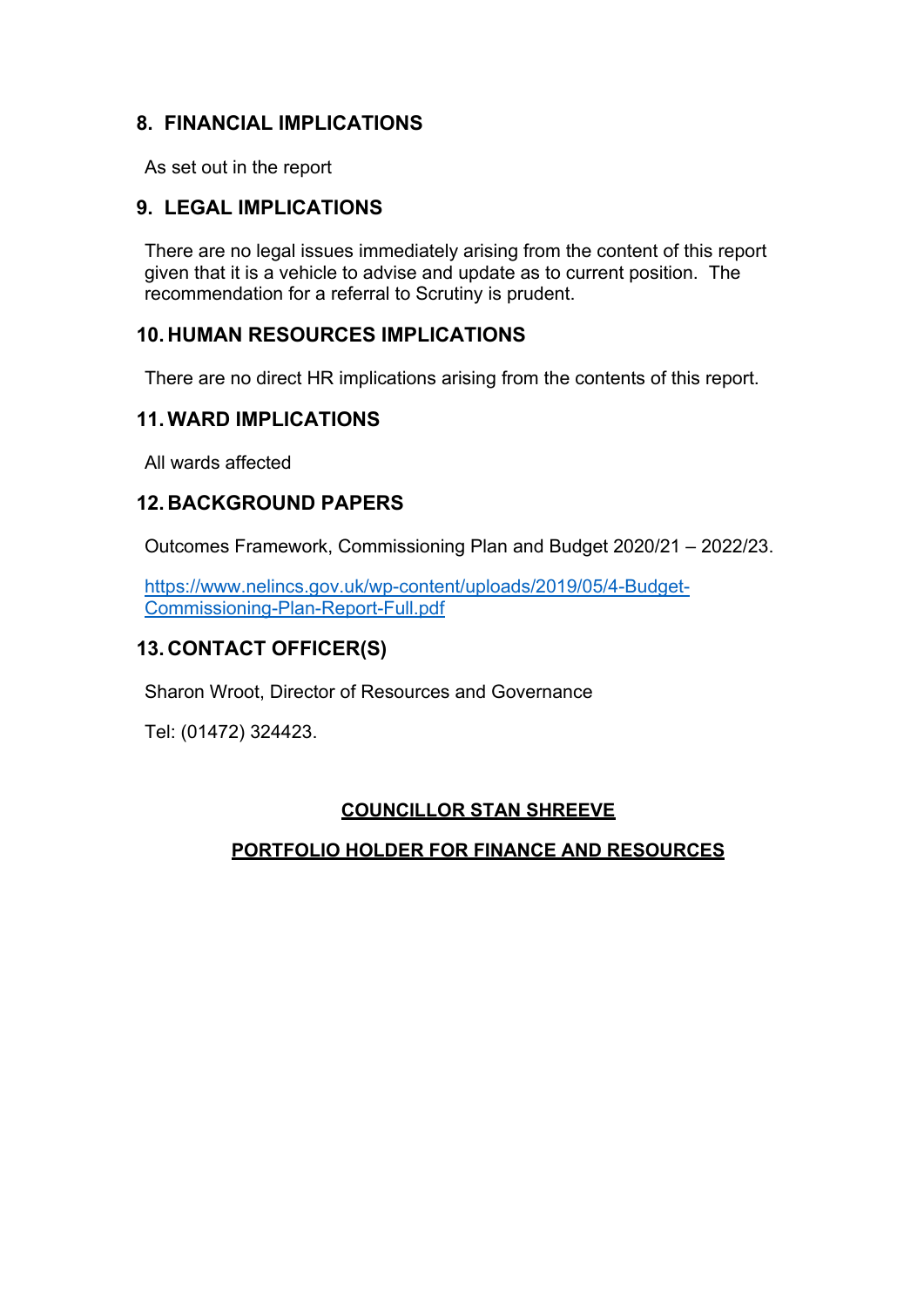# **2020/21 – Quarter 1 Finance Monitoring Report**

**Appendix <sup>1</sup>**

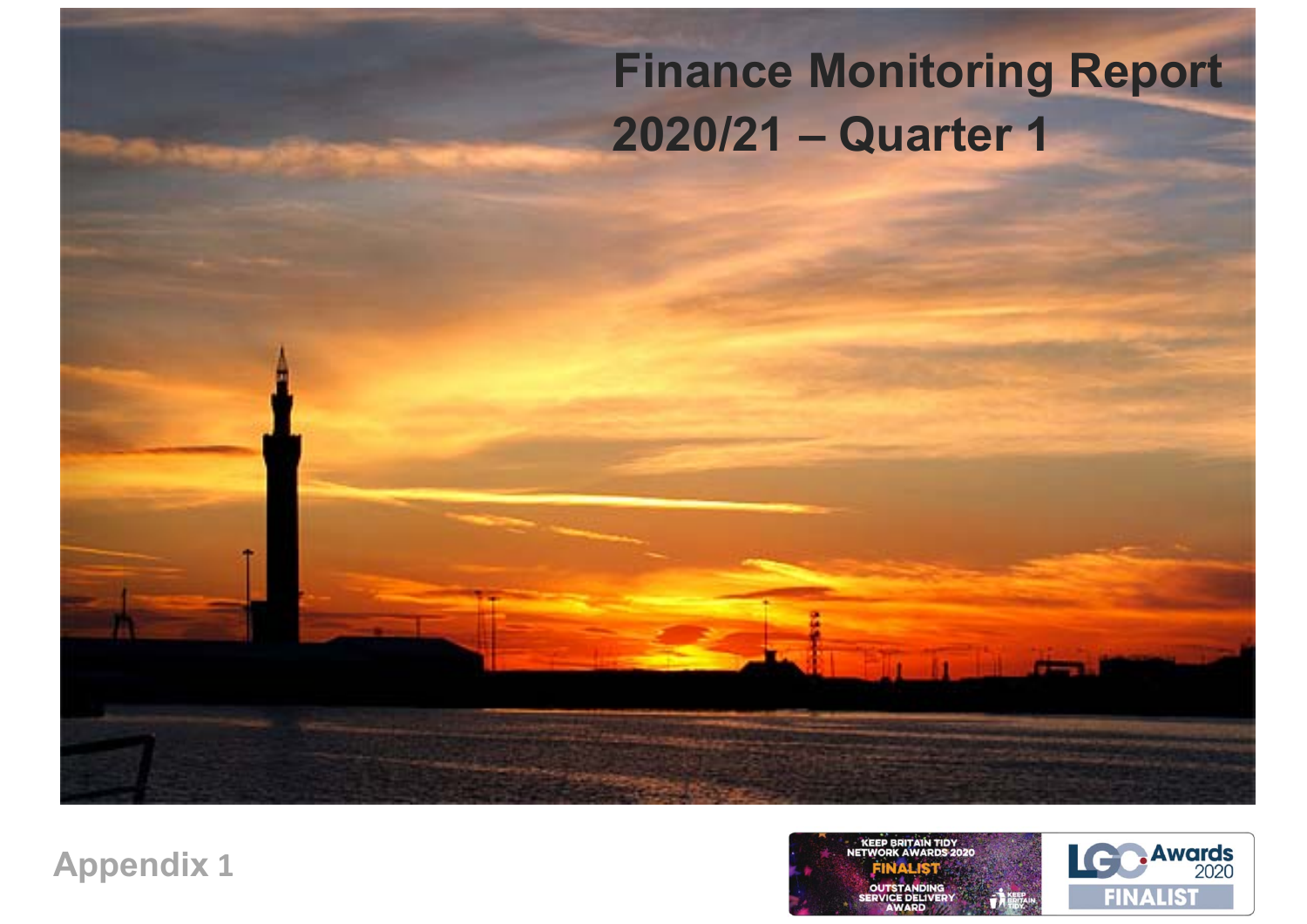# **FINANCIAL OVERVIEW - QTR1**

◆ On Course **}** Monitor  $\angle$  Cause for Concern

| <b>Revenue Position</b>                                                          |                                                                                           |                        | X               | 10.44% | <b>Capital Position</b>                 |                                                              |      |                          | X                                                                                                | (8.15%) |
|----------------------------------------------------------------------------------|-------------------------------------------------------------------------------------------|------------------------|-----------------|--------|-----------------------------------------|--------------------------------------------------------------|------|--------------------------|--------------------------------------------------------------------------------------------------|---------|
| <b>REVENUE</b>                                                                   | <b>Budget</b><br>£'M                                                                      | <b>Forecast</b><br>£'M | Variance<br>£'M |        | <b>CAPITAL</b>                          |                                                              | £'M  | App Prog Forecast<br>£'M | Variance<br>£'M                                                                                  |         |
| Corp & Dem Services                                                              | 2.8                                                                                       | 5.6                    | 2.8             | $Pg_8$ | Corp & Dem Services                     |                                                              | 4.2  | 3.8                      | (0.4)                                                                                            | Pg 8    |
| Environment                                                                      | 16.3                                                                                      | 16.2                   | (0.1)           | Pg 9   | Environment                             |                                                              | 13.6 | 13.6                     | 0.0                                                                                              | Pg 9    |
| Economy & Growth                                                                 | 22.7                                                                                      | 23.9                   | 1.2             | Pg 10  | Economy & Growth                        |                                                              | 41.6 | 39.6                     | (2.0)                                                                                            | Pg 10   |
| <b>Children's &amp; Family Services</b>                                          | 40.3                                                                                      | 45.8                   | 5.5             | Pg 12  | <b>Children's &amp; Family Services</b> |                                                              | 7.1  | 4.0                      | (3.1)                                                                                            | Pg 12   |
| Public Health & Leisure                                                          | 4.8                                                                                       | 5.3                    | 0.5             | Pg 14  | Public Health & Leisure                 |                                                              | 0.4  | 0.4                      | 0.0                                                                                              | Pg 14   |
| <b>Adult Services</b>                                                            | 45.3                                                                                      | 49.2                   | 3.9             | Pg 15  | <b>Adult Services</b>                   |                                                              | 3.0  | 2.8                      | (0.2)                                                                                            | Pg 15   |
| <b>Total</b>                                                                     | 132.2                                                                                     | 146.0                  | 13.8            |        | <b>Total</b>                            |                                                              | 69.9 | 64.2                     | (5.7)                                                                                            |         |
| Other Budgets Underspend                                                         |                                                                                           |                        | (0.9)           | P6 17  | Funding                                 |                                                              |      |                          | 5.7                                                                                              |         |
| Unallocated Covid-19 Funding                                                     |                                                                                           |                        | (11.2)          | Pg 17  | <b>Net</b>                              |                                                              |      |                          | 0.0                                                                                              |         |
| <b>Net</b>                                                                       |                                                                                           |                        | 1.7             |        |                                         |                                                              |      |                          |                                                                                                  |         |
| £16.0<br>£14.0<br>£2.2<br>£12.0<br>£2.5<br>£10.0<br>£8.0<br>£9.1<br>£6.0<br>£4.0 | □ Fees & Charges<br>Income Shortfall<br>Commissioning<br>Pressures<br>Service Pressures / |                        | 22%             | 78%    | Local Taxation<br>Government Grants     | 100%<br>90%<br>80%<br>70%<br>60%<br>50%<br>40%<br>30%<br>20% |      |                          | Operational Limit<br>□ Capital Financing<br>Requirement<br>Additional Forecast<br>Actual to Date |         |
| £2.0<br>£0.0                                                                     | Other Issues                                                                              |                        |                 |        |                                         | 10%<br>0%                                                    |      |                          |                                                                                                  |         |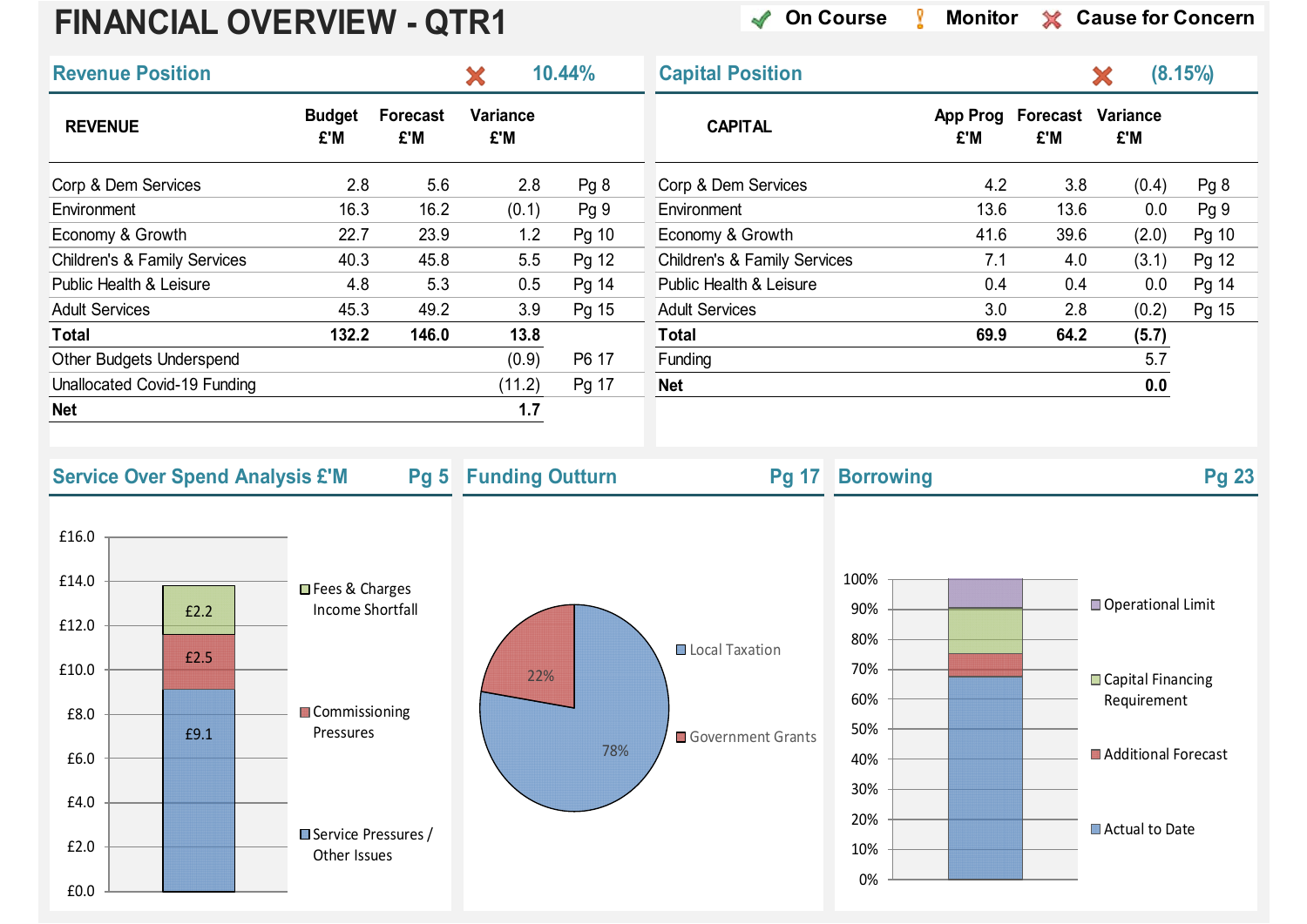# **Director of Resources and Governance Overview**

At the end of the first quarter of the financial year, the Council is forecasting an overspend of £1.7M against its approved budget for 2020/21. Financial pressures are being felt across all areas of the Council's activities predominantly as <sup>a</sup> consequence of the ongoing Coronavirus pandemic. The Council, along with other councils across the country, is facing some significant challenges as it leads the effort to support communities through the crisis.

The Council is facing additional financial burdens and pressures created by the response to the emergency, across all areas, including social care, and range from responding to pressure created by additional hospital discharge, provider sustainability, increasing costs associated with children at risk or looked after, to pressures created by delays to implementing or delivering savings programmes.

As the emergency situation continues, we anticipate the financial impact of the slow down in the local economy will impact on the Council's income base. At present, collection rates are holding up but local taxation makes up around 80% of our income base and is therefore very sensitive to any change. This of course will also impact on future years in terms of collection and bad debts, if the economy continues to slow or stall.

The Council also generates income through other sources of fees, sales and charges such as car parking income, income from the commercial estate. All of these income streams have been impacted as <sup>a</sup> result of the current situation.

The Government has recognised the huge efforts that councils are making and responded to concerns regarding the financial strain being put on the sector by providing additional funding and providing <sup>a</sup> commitment that they will receive the resources they need to deal with the direct impacts of the pandemic. To date the Council has received £11.2M in direct grant in year which is offsetting, to <sup>a</sup> degree, the financial pressures being faced.

As part of the Council's response, we will need to revisit our current business plan, its priorities and programmes to determine the full and detailed extent of the impact of the emergency response. As part of that work we will explore opportunities to review our plans, and to build on some of the successes of different ways of working and how they could be factored into new operating models in future. However there is still <sup>a</sup> great deal of uncertainty in relation to longer term impact of the pandemic.

Despite the immediate challenges faced by the pandemic, the Council has continued with its ambitious programme of investment within the Borough. The Council's long term financial strategy remains focused on the achievement of financial sustainability by embracing the area's economic potential and growing the local tax base. This will ensure that the Council can become financially resilient and self-sufficient and generate the resources necessary to maintain and reinvest in quality public services. Inevitably though the Coronavirus pandemic will have some longer term impacts on the economy which will need to be considered.

At the present time we are forecasting that we will deliver the majority of the capital programme in year. Where slippage is forecast, the budget is still anticipated to be required in full to deliver the investment programme. Active management of the capital programme will continue throughout the remainder of the year to allow additions, deletions and re-profiling to take place. We are continuing to operate within our approved Treasury Management Strategy. Essentially the Council's capital investment plans remain affordable, prudent and sustainable, and treasury management decisions are being taken in accordance with good professional practice.

In conclusion and in light of the current challenges being faced, there is additional focus being placed on the Council's overall financial standing, with particular focus upon the adequacy of reserves at present. It is important to note that the Council is still in <sup>a</sup> period of uncertainty and the medium to long term impact of the pandemic on the financial position is still being understood.

#### **Sharon Wroot**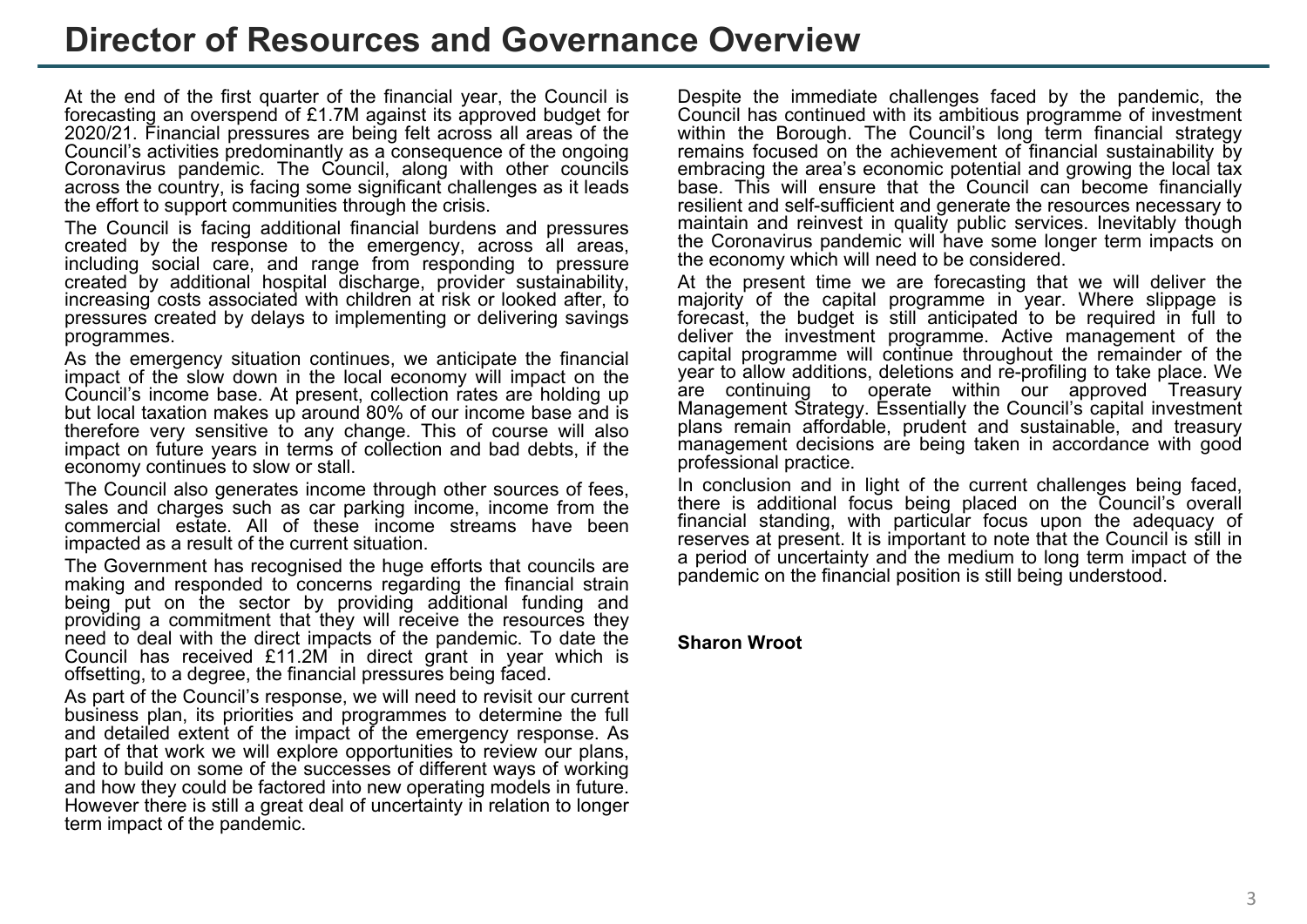# **Covid-19**

In March 2020, the Council's activities were severely impacted by the Coronavirus pandemic. The pandemic is having widespread socioeconomic impacts and these are anticipated to continue throughout 2020/21 and potentially beyond. The associated financial implications are significant and wide ranging and are reflected throughout this report.

The Government has committed to helping councils face the continuing pressures of the pandemic. To date, the Council has received £11.2M in direct funding from the Government to meet the immediate costs of the response. This grant funding has been recognised within the Council's revenue funding position within 2020/21.

The pandemic has also had a significant impact on income from sales, fees and charges, and the Government has very recently introduced a co-payment scheme to compensate councils for relevant unforeseen losses that are irrecoverable. Councils will absorb the first 5% of all relevant irrecoverable losses compared to their original plans, with the Government compensating councils for 75 pence in every pound of loss thereafter. The Council is currently assessing its position in relation to fees and charges and this will be reflected in the quarter 2 financial report.

Government have also confirmed that it will extend the period over which councils are able to manage any shortfalls in local tax income relating to 2020-21, from 1 to 3 years. It is anticipated that this will ease immediate pressures on councils when budget setting for 2021-22 and protect their ability to deliver services. Further details of will be set out in regulations which we expect Government to lay later this year.

In addition to the direct funding the Council has helped to administer a range of financial support packages within the Borough. This funding has included the following allocations.

| £35.1M |            |
|--------|------------|
|        | £1.6M      |
|        | £1.6M      |
|        | £2.2M      |
| £1.05M |            |
|        | 2020/21 £M |

The Council has acted swiftly to ensure this funding has been distributed in a timely manner and mitigate against the socio-economic challenges the Borough is currently facing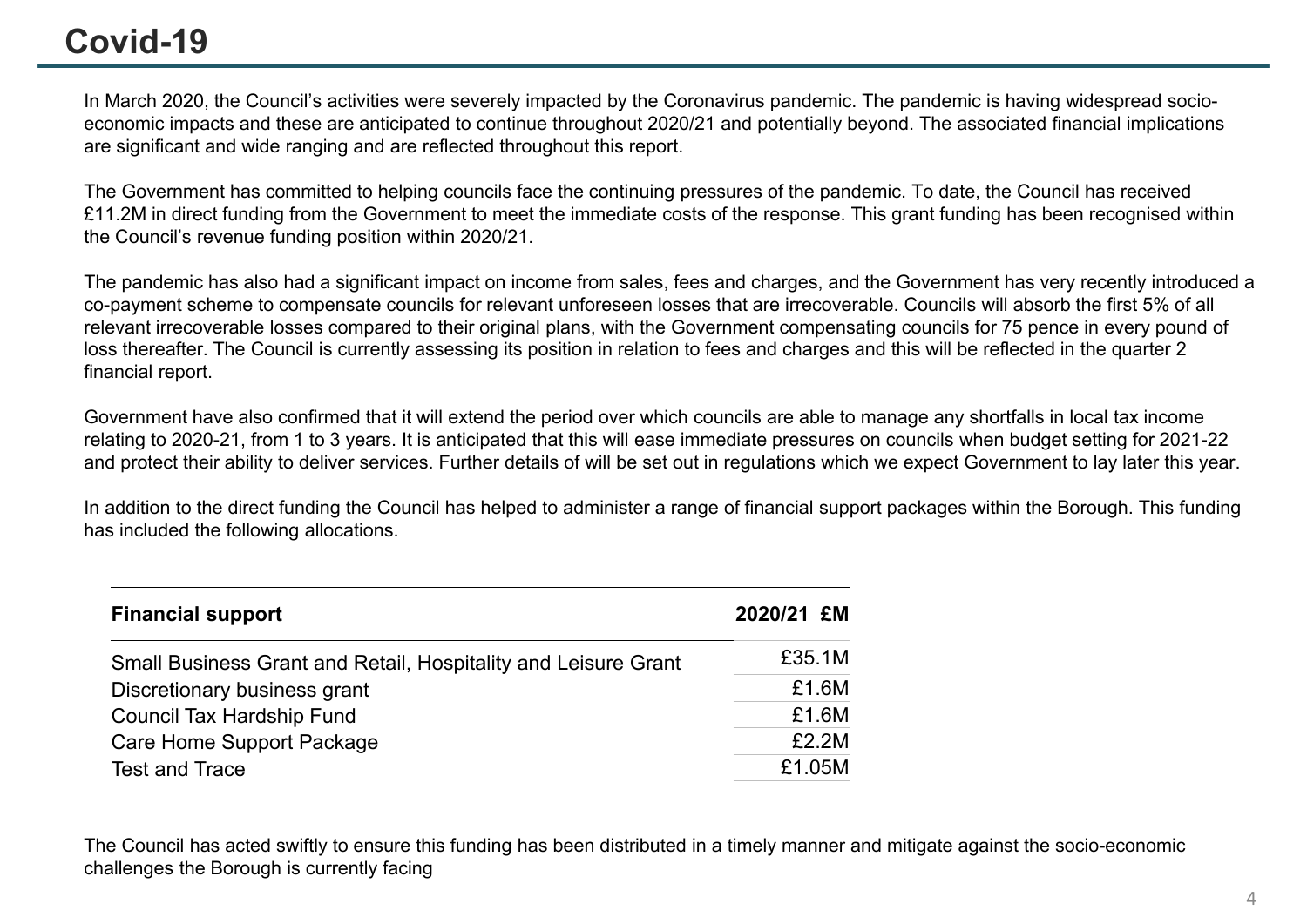# **Revenue Highlights**

|                                        | <b>Total Revenue</b><br><b>Forecast Overspend</b> | £13.8M Service Budgets 10.4% |                     |                     | % Representation of<br><b>Service Budget</b><br><b>Overspend to Net Budget</b> |
|----------------------------------------|---------------------------------------------------|------------------------------|---------------------|---------------------|--------------------------------------------------------------------------------|
|                                        | <b>REVENUE</b>                                    | <b>Budget £'M</b>            | <b>Forecast £'M</b> | <b>Variance £'M</b> |                                                                                |
| Corporate & Democratic Services        |                                                   | 2.8                          | 5.6                 | 2.8                 |                                                                                |
| Environment                            |                                                   | 16.3                         | 16.2                | (0.1)               |                                                                                |
| Economy & Growth & Housing             |                                                   | 22.7                         | 23.9                | 1.2                 |                                                                                |
| <b>Childrens &amp; Family Services</b> |                                                   | 40.3                         | 45.8                | 5.5                 |                                                                                |
| <b>Public Health &amp; Leisure</b>     |                                                   | 4.8                          | 5.3                 | 0.5                 |                                                                                |
| <b>Adult Services</b>                  |                                                   | 45.3                         | 49.2                | 3.9                 |                                                                                |
|                                        |                                                   | 132.2                        | 146.0               | 13.8                |                                                                                |
| <b>Corporate Budgets</b>               |                                                   | 5.0                          | 4.1                 | (0.9)               |                                                                                |
|                                        |                                                   | 137.2                        | 150.1               | 12.9                |                                                                                |
| Earmarked reserves                     |                                                   | 1.0                          | 1.0                 | 0.0                 |                                                                                |
| <b>School Balances</b>                 |                                                   | (1.2)                        | (1.2)               | 0.0                 |                                                                                |
| <b>Total</b>                           |                                                   | 137.0                        | 149.9               | 12.9                |                                                                                |
| <b>Funding</b>                         |                                                   | (137.0)                      | (137.0)             | 0.0                 |                                                                                |
| Covid-19 Funding                       |                                                   | 0.0                          | (11.2)              | (11.2)              |                                                                                |
| <b>Net</b>                             |                                                   | 0.0                          | 1.7                 | 1.7                 |                                                                                |

The Council is currently forecasting <sup>a</sup> revenue overspend of £1.7M against its approved budget. Service areas are reporting <sup>a</sup> £13.8M overspend after facing significant financial implications as <sup>a</sup> result of the Covid 19 pandemic. A combination of additional costs, increased service demand, shortfalls against income targets and delays in the delivery of savings programmes have resulted in this position. New funding has been received from central government in recognition of the pandemic, £11.2M shown above. In addition, underspends against corporate budgets , mainly borrowing costs, have been released resulting in the net £1.7M overspend position shown.

The Government has recently recognised the impact the pandemic has had on income from sales, fees and charges, and has introduced <sup>a</sup> co-payment scheme to compensate councils for relevant unforeseen losses that are irrecoverable. Once further details have been received the Council will reflect the impact in monitoring.

The Council is still in <sup>a</sup> period of uncertainty and the medium to long term impact of the pandemic on the financial position is still being understood. Detailed analysis of each key area is included within this report and we continue to look for ways to mitigate spending pressure. This is an on-going process, and will be <sup>a</sup> key feature of future financial plans as well as in year. 5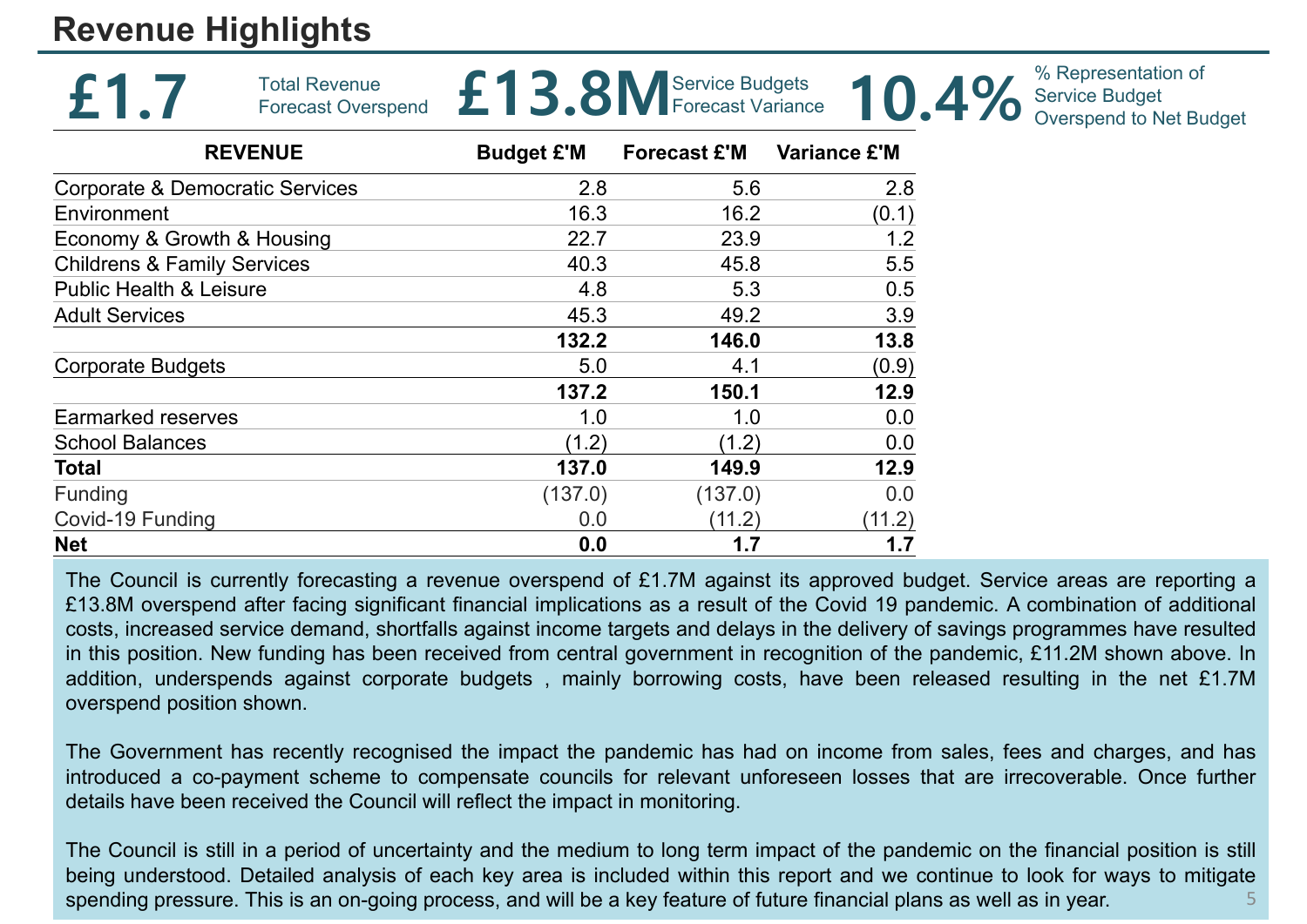# **Capital Highlights**

| <b>(£5.7M</b><br><b>Service Capital</b><br><b>Forecast Variance</b> | 7.65%                                   | Programme           | % Representation of Service<br><b>Capital Underspend to Approved</b> |
|---------------------------------------------------------------------|-----------------------------------------|---------------------|----------------------------------------------------------------------|
| <b>Underspend</b><br><b>CAPITAL</b>                                 | <b>Approved</b><br><b>Programme £'M</b> | <b>Forecast £'M</b> | <b>Variance £'M</b>                                                  |
| Corporate & Democratic Services                                     | 4.2                                     | 3.8                 | (0.4)                                                                |
| Environment                                                         | 13.6                                    | 13.6                | 0.0                                                                  |
| Economy & Growth & Housing                                          | 46.2                                    | 44.2                | (2.0)                                                                |
| <b>Childrens &amp; Family Services</b>                              | 7.1                                     | 4.0                 | (3.1)                                                                |
| <b>Public Health &amp; Leisure</b>                                  | 0.4                                     | 0.4                 | 0.0                                                                  |
| <b>Adult Services</b>                                               | 3.0                                     | 2.8                 | (0.2)                                                                |
| <b>Total Capital Budgets</b>                                        | 74.5                                    | 68.8                | (5.7)                                                                |
| <b>Funding</b>                                                      | (74.5)                                  | (68.8)              | 5.7                                                                  |
| <b>Net</b>                                                          | 0.0                                     | 0.0                 | 0.0                                                                  |

The Council has seen an impact as <sup>a</sup> result of the Covid 19 pandemic, both financially, operationally and in our ability to deliver the capital programme. A number of schemes have seen <sup>a</sup> pause during the lockdown period.

The underspend above, is as <sup>a</sup> result of these factors and it is necessary to review the capital programme to ensure we are investing in schemes that are deliverable and affordable, and deliver benefits to the place. The next page details proposed scheme slippage, along with other programme adjustments.

Delivery of the programme will continue to be closely monitored.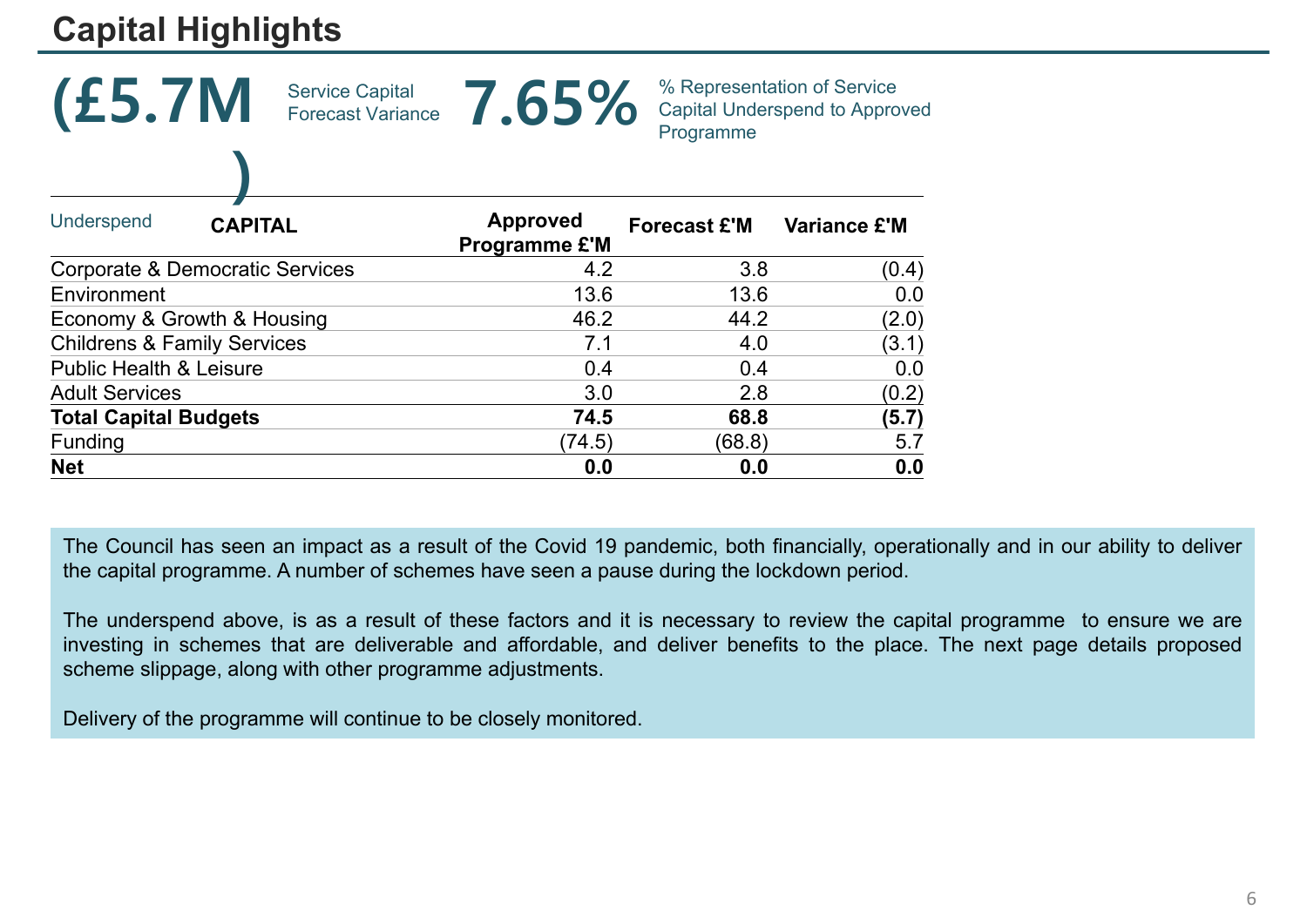# **Capital Programme Adjustments**

At the end of Quarter 1 a number of slippage requests have been made.

A revised Capital Programme is included in Annex 1 for reference.

The original programme was approved by Council as part of the budget planning process in February 2020.

These schemes are a mix of Grant funded and Corporate Resource.

| <b>SLIPPAGE REQUESTS</b>               | 2020/21 £M |
|----------------------------------------|------------|
| <b>Shared System</b>                   | (0.22)     |
| <b>Central Clee Regeneration</b>       | (1.55)     |
| <b>Corporation Road Bridge</b>         | (0.33)     |
| <b>Playing Pitch</b>                   | (2.00)     |
| <b>SHIIP</b>                           | (5.22)     |
| <b>Clee HLF Townscape</b>              | (0.42)     |
| <b>Disabled Facilities Grant</b>       | (0.20)     |
| <b>Capital Allocation to Schools</b>   | (0.10)     |
| <b>Sufficiency of School Places</b>    | (3.00)     |
| <b>Total</b>                           | (13.04)    |
| <b>PROGRAMME ADJUSTMENTS/ADDITIONS</b> | 2020/21 £M |
| <b>Depot Rationalisation</b>           | 6.80       |
| <b>CCTV Review and Upgrade</b>         | 1.00       |
| <b>Unlocking the Potential</b>         | (0.10)     |
| <b>Digital Strategy</b>                | (0.18)     |
| <b>Local Transport Partnership</b>     | 1.08       |
| <b>GLLEP Junctions</b>                 | (0.14)     |
| Total                                  | 8.47       |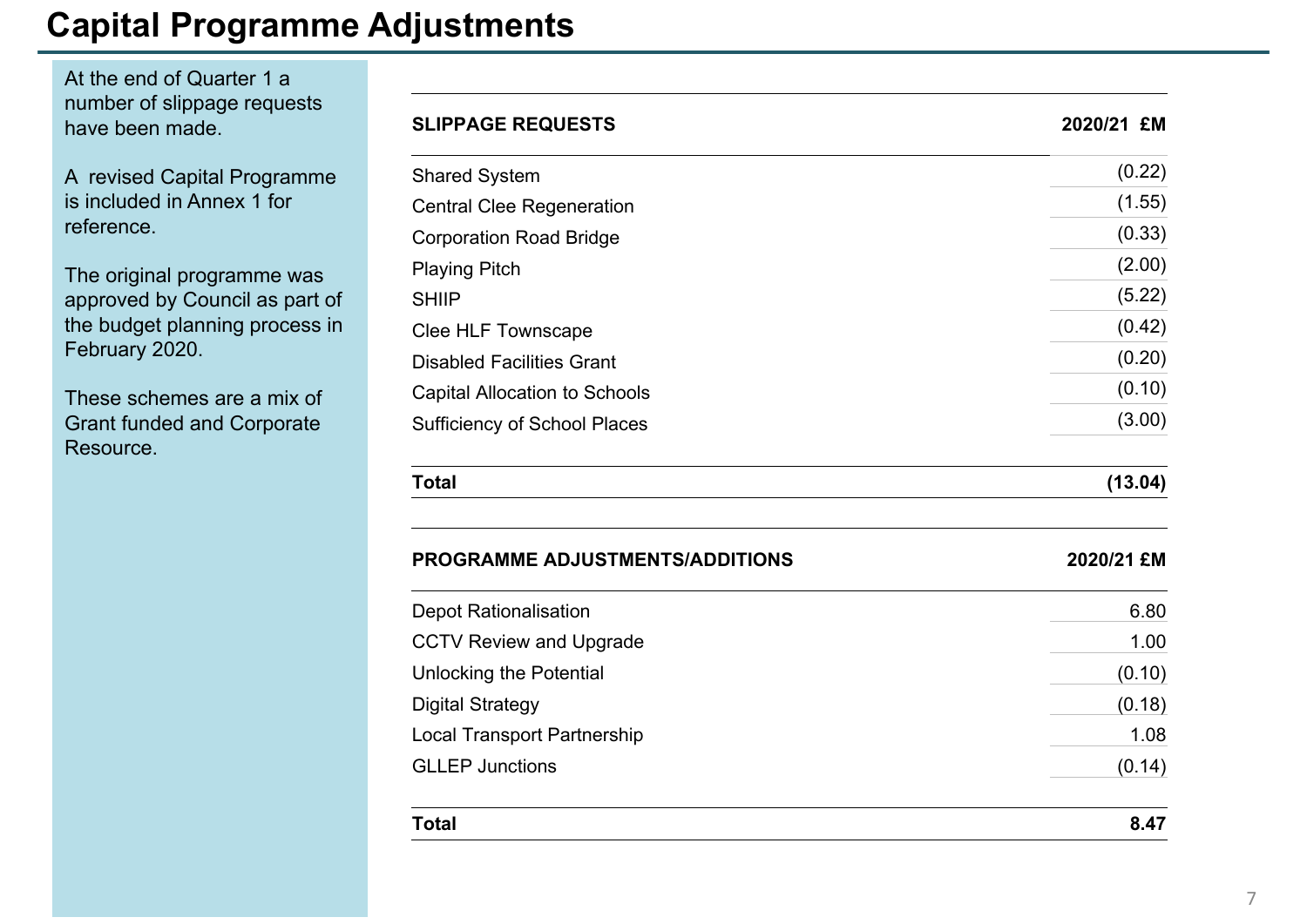# **Corporate & Democratic Services**

|                       | Of Total Revenue<br><b>Service Budgets</b> |                            |                 | Forecast<br><b>Revenue</b><br>Overspend | <b>O</b> Budget Envelope              | Variance as % Of Total |
|-----------------------|--------------------------------------------|----------------------------|-----------------|-----------------------------------------|---------------------------------------|------------------------|
| <b>REVENUE</b>        | Revenue<br><b>Budget £'M</b>               | Revenue<br>Forecast<br>£'M | Variance<br>£'M |                                         | <b>VARIANCE ANALYSIS</b>              | £M                     |
| <b>Resources</b>      | (2.0)                                      | (0.8)                      | 1.2             |                                         | <b>Commissioning Pressures</b>        | 0.9                    |
| <b>Shared Service</b> | 1.7                                        | 2.8                        | 1.1             |                                         | Fees & Charges Income Shortfall       | 0.8                    |
| Law                   | 1.6                                        | 1.9                        | 0.3             |                                         | <b>Service Pressures/Other Issues</b> | 1.1                    |
| <b>Communities</b>    | 1.5                                        | 1.7                        | 0.2             |                                         |                                       | 2.8                    |
|                       | 2.8                                        | 5.6                        | 2.8             |                                         |                                       |                        |

As <sup>a</sup> result of responding to the Covid19 emergency, corporate programmes have had to be paused, leading to delays in delivery of associated savings built into the current plan – the planned Corporate Employment Package Review and Combined Operating Model efficiencies of £0.95M are not currently forecast to be achieved in year. Furthermore Covid-19 has lead to <sup>a</sup> £0.23M shortfall in Registrars Services, £0.37M in lost Court Cost income and £0.2M in business centre and market rental. The impact of Covid-19 has also required additional spend on PPE and funding the shielding hubs with <sup>a</sup> total impact of £0.47M forecast. Within legal, an overspend of £0.36M is anticipated due to increased demand and costs from <sup>a</sup> major legal case.

# **Capital**



| <b>CAPITAL</b>             | Approved<br>Programme<br>£'M | Capital<br>Forecast<br>£'M | Variance<br>£'M |
|----------------------------|------------------------------|----------------------------|-----------------|
| <b>Resources</b>           | 2.8                          | 2.4                        | (0.4)           |
| <b>Shared Service</b>      | 1.3                          | 1.3                        | 0.0             |
| Gov Dem & Community Engage | 0.1                          | 0.1                        | 0.0             |
|                            | A 9                          | 3.8                        | (0.4)           |

The Holme Hill element of the Heritage at Risk scheme is now on hold as different options for the site are explored. No slippage decision is required at this moment in time until further decisions are made.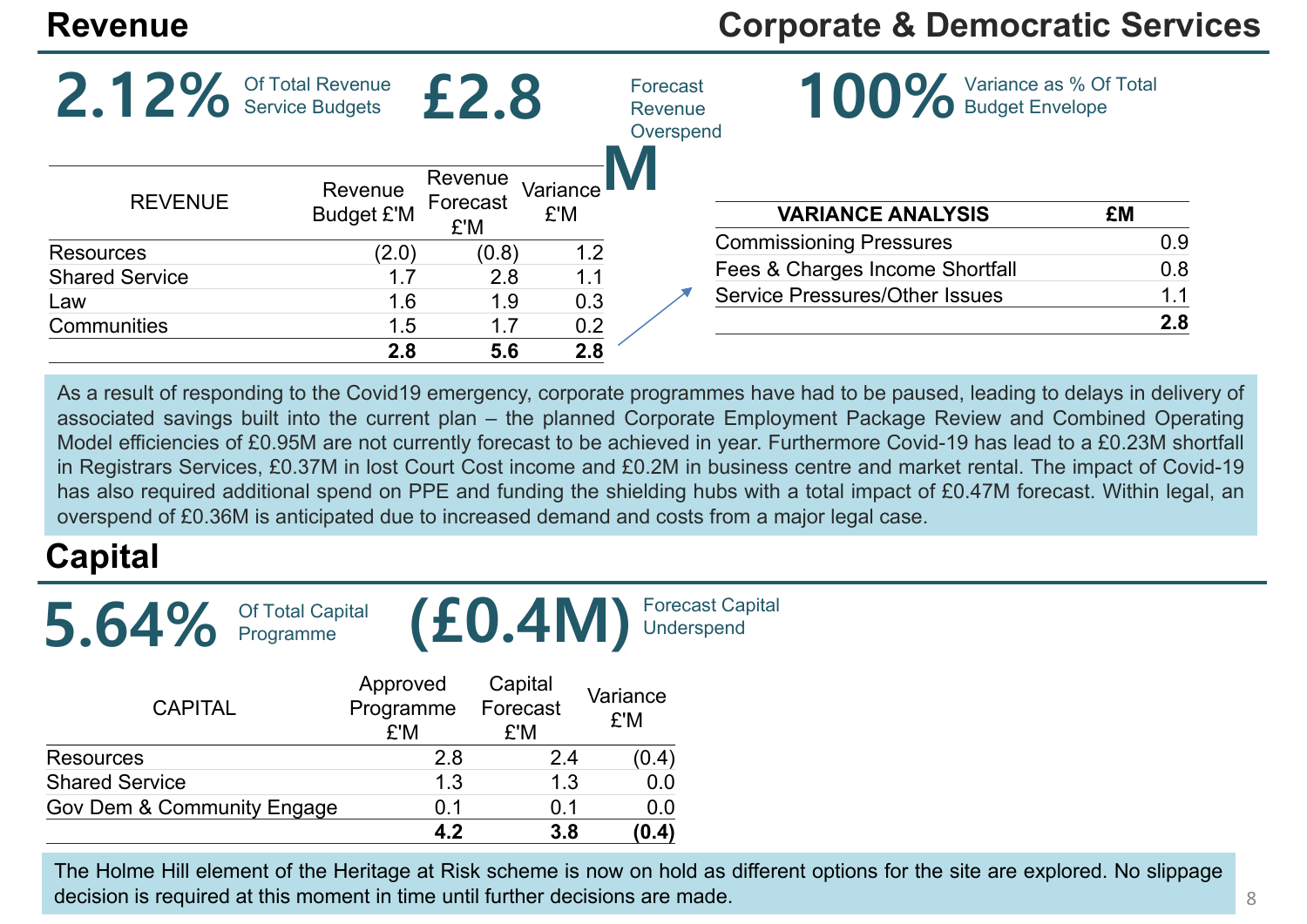# **Environment**

**0.6%**

# 12.33% Of Total Revenue (£0.1M)<sup>Forecast</sup> 0.6% Variance as % Of Total Revenue Service Budget Envelope





Additional efficiencies estimated to be £0.55M are forecast through the waste disposal contract as <sup>a</sup> result of joint working with North Lincs Council and from reduced landfill costs. The latter is due to <sup>a</sup> planned change to the closure date for periodic maintenance of the Energy from Waste Plant. These efficiencies have been offset by additional vehicle repairs and running costs within Street Cleansing & Refuse estimated at £0.24M, primarily from additional rounds required in response to Covid-19 outbreak.

# **Capital**

| 18.26%         | Of Total Capital (£0.0M) Forecast Capital |                 |                 |  |
|----------------|-------------------------------------------|-----------------|-----------------|--|
| <b>CAPITAL</b> | Approved<br>Programme<br>£'M              | Forecast<br>£'M | Variance<br>£'M |  |
| Environment    | 13.6                                      | 13.6            | 0.0             |  |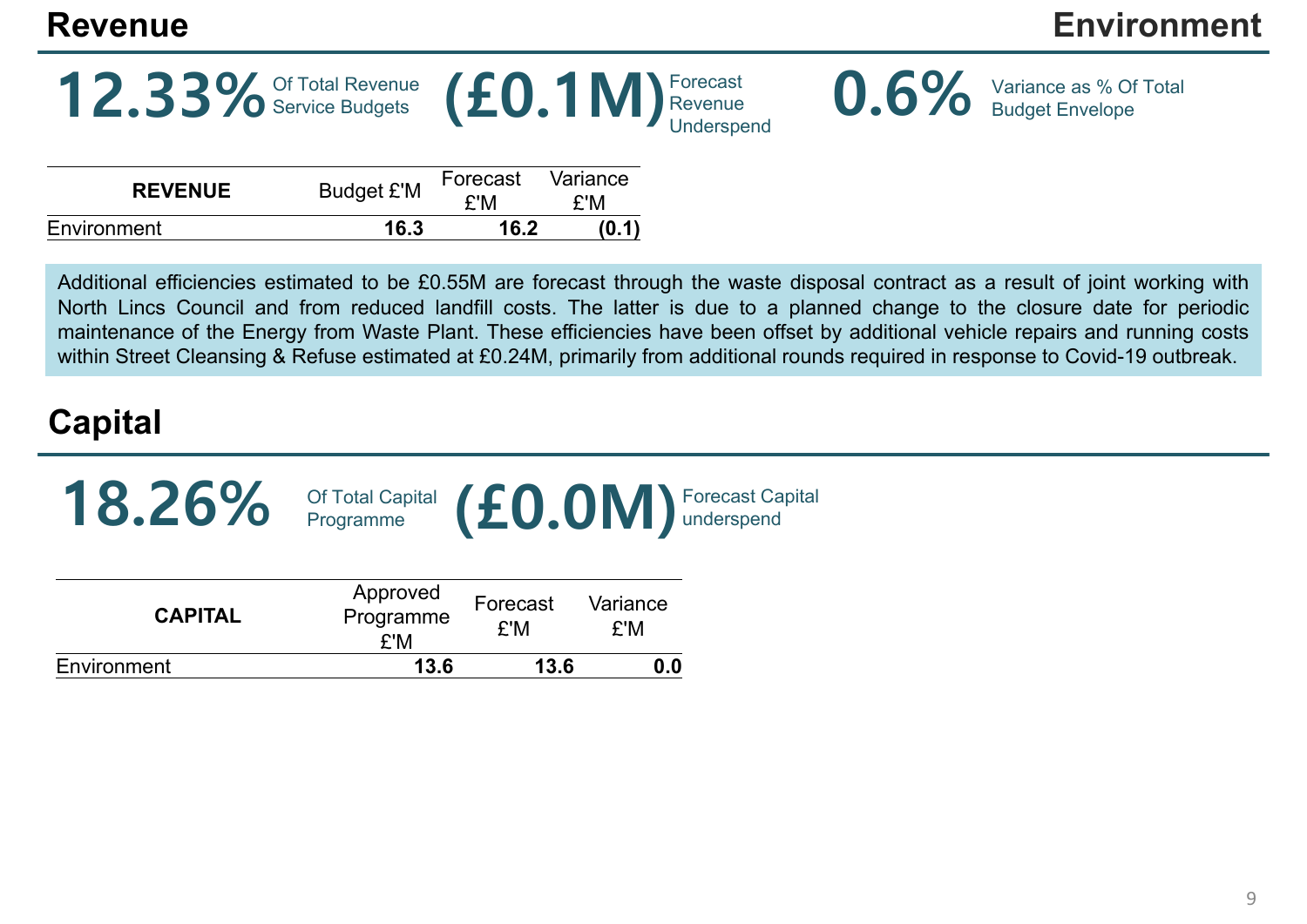**17.17%** Of Total Revenue

# **Economy & Growth**

**REVENUE**Budget £'M Forecast £'M Variance Economy & Growth 19.6 20.4 0.8 Housing 3.1 3.5 0.4 **22.7 23.9 1.2**

| <b>VARIANCE ANALYSIS</b>              | £М  |
|---------------------------------------|-----|
| <b>Commissioning Pressures</b>        | በ 1 |
| Fees & Charges Income Shortfall       | 11  |
| <b>Service Pressures/Other Issues</b> | n n |
|                                       | 12  |

**5.3 %**Variance as % Of Total **£1.2M**

The service is forecasting a significant shortfall from car parking income of £1.0M as a direct impact of the Covid-19 outbreak. These costs are being partially offset by staffing efficiencies of £0.17M.

In addition, the Home Options service is forecasting an additional £0.37m budget requirement as a result of homeless and crisis unit costs necessary to respond to Covid-19 requirements.

The Government has recently recognised the impact the pandemic has had on income from sales, fees and charges, and has introduced a co-payment scheme to compensate councils for relevant unforeseen losses that are irrecoverable. Once further details have been received the Council will reflect the impact in monitoring.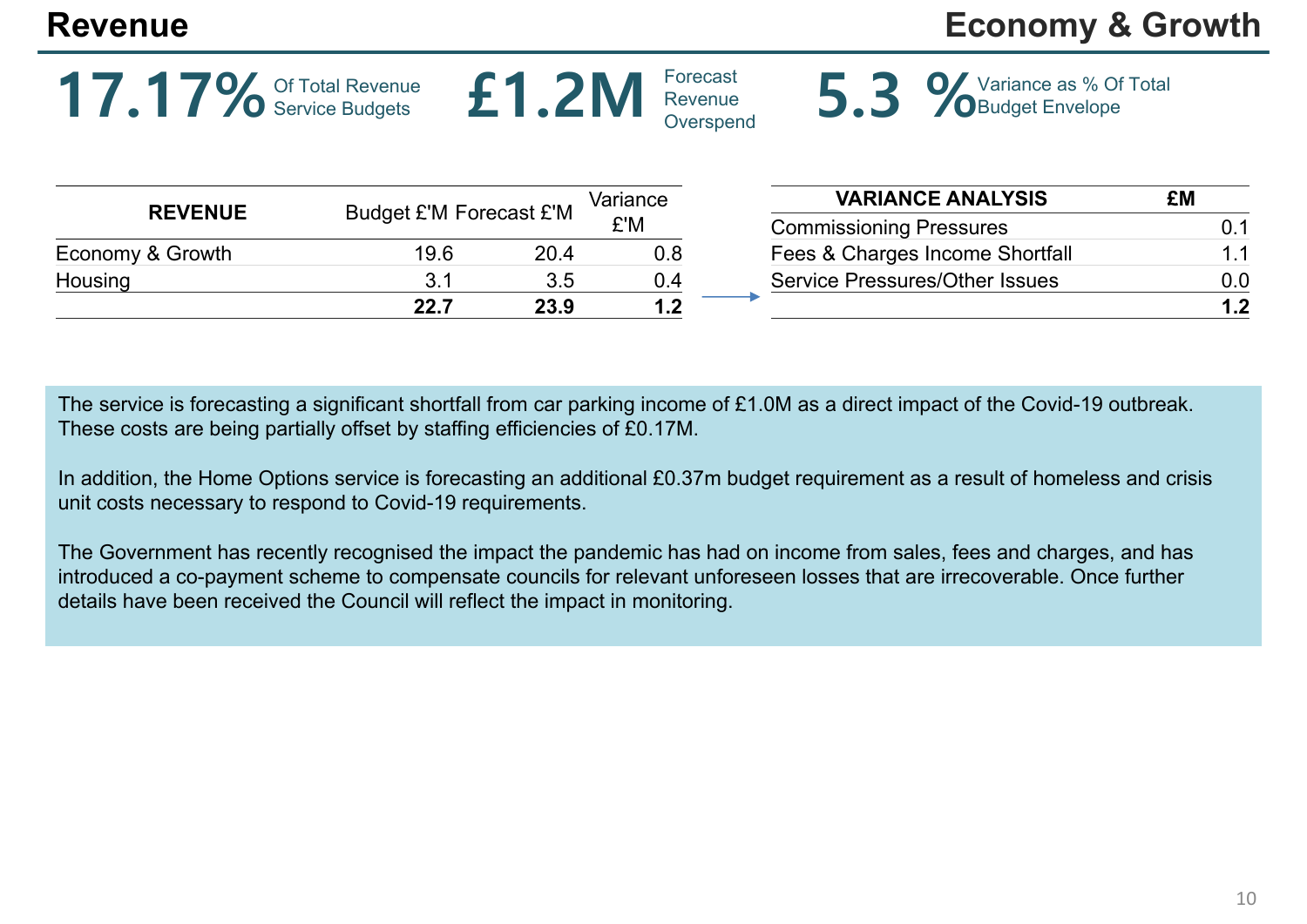



| <b>CAPITAL</b>   | Approved<br>£'M | Programme Forecast £'M Variance £'M |       |  |
|------------------|-----------------|-------------------------------------|-------|--|
| Economy & Growth | 41.6            | 39.6                                | (2.0) |  |
| Housing          | 4.6             | 4.6                                 | 0.0   |  |
|                  | 46.2            | 44.2                                | (2.0) |  |

The main elements making up the variance are:

£1.3M underspend against CDF Open for Culture due to Covid-19. A revised profile is being submitted to the Arts Council to agree <sup>a</sup> different timescale for the scheme. Once this has been approved slippage will be requested.

£0.4M underspend against Cleethorpes Townscape Heritage. We are confident of 8 grant applications coming forward this financial year. The amount to be slipped is for three uncertain grant applications and also some public realm works which may not be completed until 2021/22 now.

The position in relation to the economic growth focused areas such as the multi-million pound South Humber Infrastructure and Investment Programme, will continue to be monitored.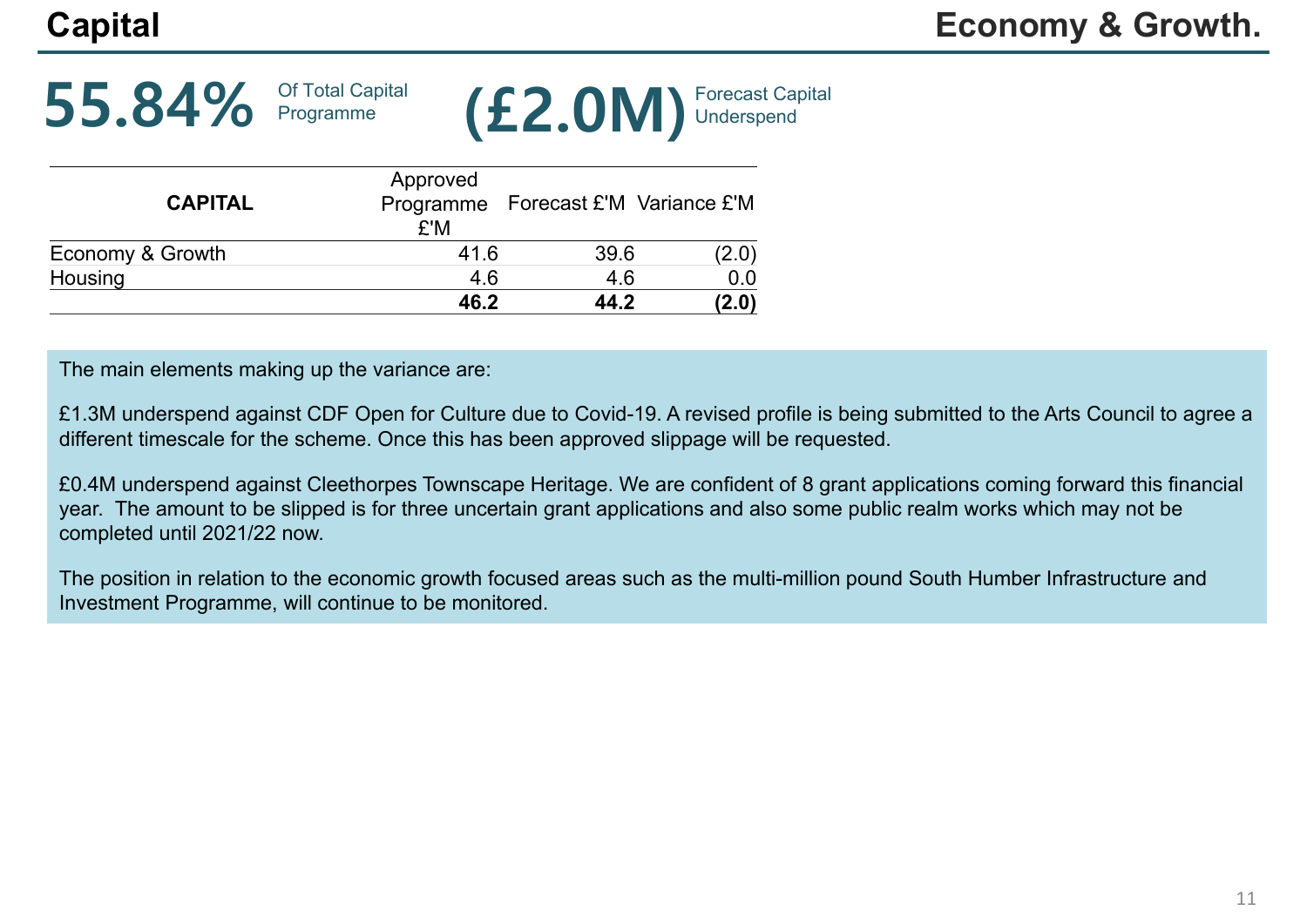# **Children's & Family Services**

| Of Total Revenue<br>30.48% Of Total Revenue   |      | £5.5M                   | Forecast<br>Revenue<br>Overspend | 13.6%<br>Variance as % Of Total<br><b>Budget Envelope</b> |    |
|-----------------------------------------------|------|-------------------------|----------------------------------|-----------------------------------------------------------|----|
| <b>REVENUE</b>                                |      | Budget £'M Forecast £'M | Variance<br>£'M                  |                                                           |    |
| <b>Skills</b>                                 | 0.7  | 0.8                     | 0.1                              | <b>VARIANCE ANALYSIS</b>                                  | £M |
| Education                                     | 7.9  | 8.1                     | 0.2                              |                                                           |    |
| Assessment & Safeguarding                     | 9.7  | 14.7                    | 5.0                              | <b>Commissioning Pressures</b>                            |    |
| <b>Children &amp; Families</b>                | 15.5 | 18.4                    | 2.9                              | Fees & Charges Income Shortfall                           | 0  |
| <b>Safer NEL</b>                              | 1.9  | 1.9                     | 0.0                              | <b>Service Pressures/Other Issues</b>                     | 4  |
| Performance & Qual                            | 0.4  | 0.4                     | 0.0                              |                                                           |    |
| Women & Children                              | 1.5  | 1.5                     | 0.0                              |                                                           |    |
| Budget to be allocated                        | 2.7  | 0.0                     | (2.7)                            |                                                           |    |
| <b>Total Children's &amp; Family Services</b> | 40.3 | 45.8                    | 5.5                              |                                                           |    |

| <b>VARIANCE ANALYSIS</b>              | £М  |
|---------------------------------------|-----|
| <b>Commissioning Pressures</b>        | 0.9 |
| Fees & Charges Income Shortfall       | 0.3 |
| <b>Service Pressures/Other Issues</b> | 4.3 |
|                                       | 55  |

The figures presented above are based upon the current position. However there is currently <sup>a</sup> significant piece of work being undertaken in respect of placements and how these can be reduced. This exercise is expected to report at the end of July when <sup>a</sup> more realistic assessment can be made as to the expected cost reductions likely to be achieved in this financial year and beyond. As such the figures reported do not reflect any cost reductions at this time but should be available for Qtr. 2.

## The key variances are:

£0.2M Family Hubs - A savings proposal was built into the budget in respect of an asset rationalisation and co-location programme across the Family Hubs. This aims to offer the best use of resource for families. Progress on the delivery of the savings has been slow due to Covid-19 impact and at this stage it is uncertain if the level of savings will be delivered in year.

£3.7M SEN / Inclusion service - Due to both increasing numbers and complexity of need of looked after children and Children with SEN. A Transformation plan is in place to re-design areas with Children's Services, and manage demand moving forward there is also <sup>a</sup> Written Statement of Action, supported by capacity and resources to improve outcomes for children and young people with SEND. Whilst such actions are helping at the current time the number of children coming into the system are exceeding those where needs can be met locally which as <sup>a</sup> consequence results in increased financial pressure.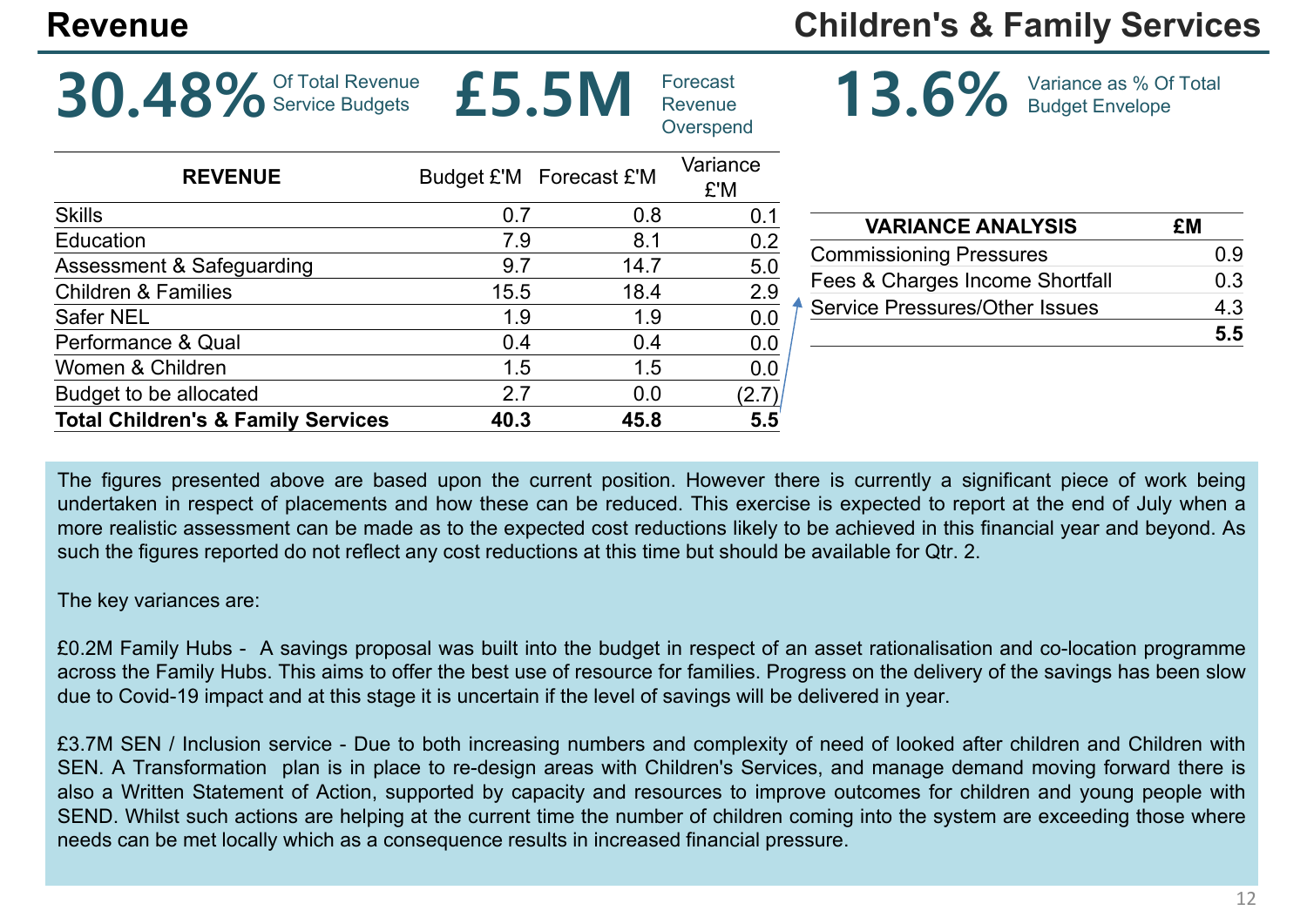£3.4M Safeguarding and Child Resource & Regulation - The pressures relate to Foster Carer payments, Special Guardianships and Residency Orders, Agency Foster care placements and pressures in Children's Homes to manage and prevent out of area placements and children becoming Looked After. This has continued from the previous financial year due to the increased number of Children Looked After (CLA). At the end of May there were 588 CLA (April 2020, 590). Wider service actions will continue in 2020/21 including targeted actions around placement costs and the repositioning of our Early help Provision to manage demand. In respect of Safeguarding, additional agency social workers have been required to manage the high demand of the service. Actions will continue to manage caseloads, so that this resource can be reduced and phased out within this financial year. These will only be able to reduce as the numbers of cases fall and as permanent vacant posts are recruited to.

DSG (Dedicated Schools Grant) - The DSG includes <sup>a</sup> contingency budget but after commitments there is <sup>a</sup> forecast deficit of £0.1M although the final position will be determined by the demand for Top Up funding for SEND. The council is continuing to work with schools to eliminate this pressure.

# **Capital**

| 9.53%                                   | <b>Of Total Capital</b><br>Programme | $(£3.1M)$ Forecast Capital   |                           |       |
|-----------------------------------------|--------------------------------------|------------------------------|---------------------------|-------|
| <b>CAPITAL</b>                          |                                      | Approved<br>Programme<br>£'M | Forecast £'M Variance £'M |       |
| <b>Children's &amp; Family Services</b> |                                      | 7.1                          | 4.0                       | (3.1) |

A £3M underspend against Sufficiency of Places has been reported due to COVID-19 delays.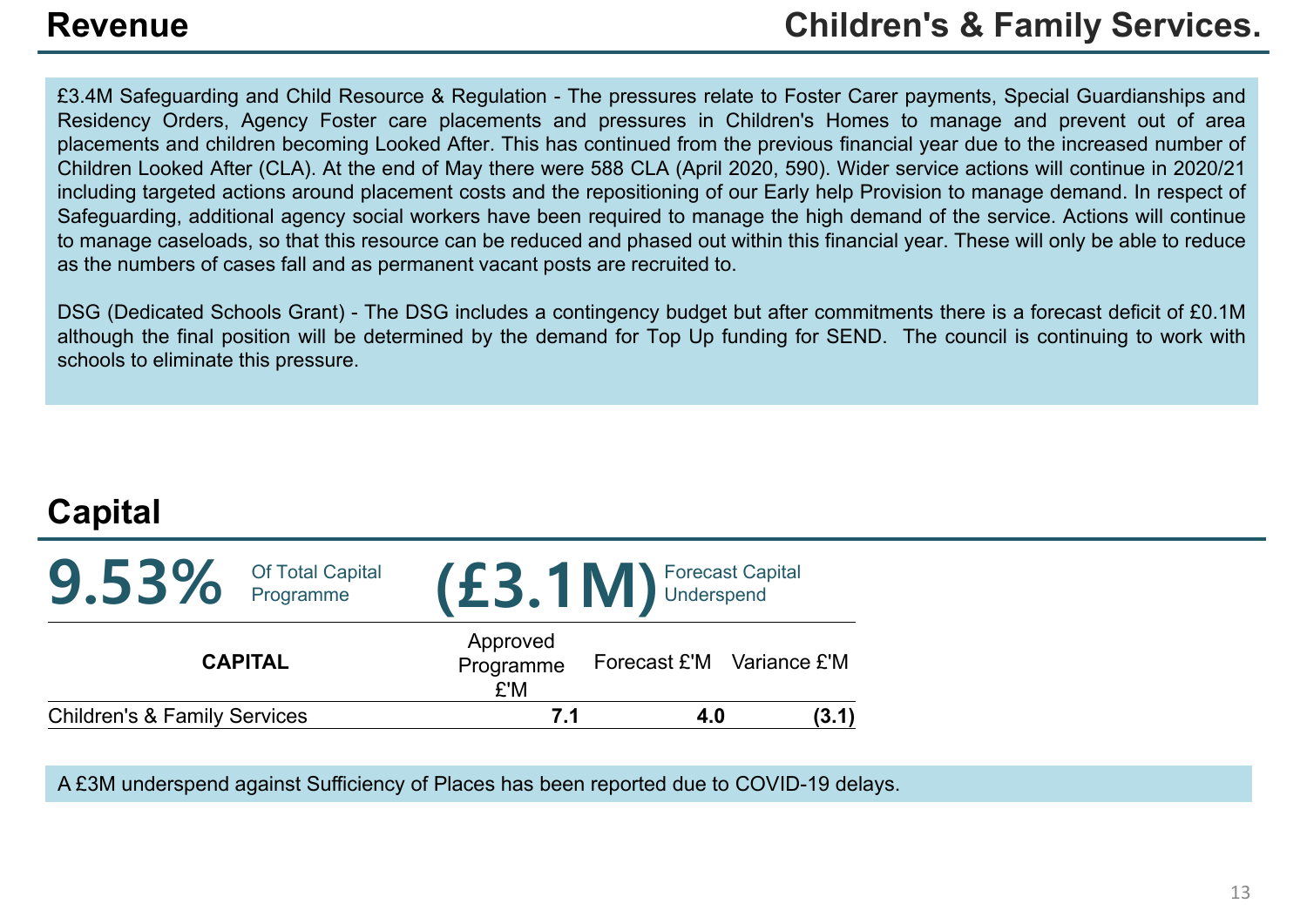|                      | Of Total Revenue<br>Service Budgets |          | Overspend | <b>Forecast Revenue</b><br><b>O</b> Budget Envelope | Variance as % Of Total |
|----------------------|-------------------------------------|----------|-----------|-----------------------------------------------------|------------------------|
| <b>REVENUE</b>       | <b>Budget £'M</b>                   | Forecast | √aril     | <b>VARIANCE ANALYSIS</b>                            | £M                     |
|                      |                                     | £'M      | £'M       | <b>Commissioning Pressures</b>                      | 0.2                    |
| <b>Public Health</b> | 0.6                                 | 0.6      | 0.0       | Fees & Charges Income Shortfall                     | 0.0                    |
| Leisure              | 4.2                                 | 4.7      | 0.5       | <b>Service Pressures/Other Issues</b>               | 0.3                    |
|                      | 4.8                                 | 5.3      | 0.5       |                                                     | 0.5                    |

The Council received a ring fenced Public Health grant of £11.468M in 2020/21. This grant is allocated to a number of services with the aim of improving the health of the local population. The services that benefit from the Public Health grant include Drugs & Alcohol, Wellbeing Service, Sexual Health, Health Visitors, Schools Nurses and the Localities team. Whilst there are demand needs, the work is targeted and tailored to the grant available. Due to the nature of the grant being ring fenced any under or overspend is rolled into a specific earmarked reserve for future utilisation on public health activities.

In respect of the Leisure & Libraries, there has been a closure of all of the facilities due to the COVID 19 pandemic. We are working with the external provider, Lincs Inspire, to manage the impact on the business and look at future options. Central Government are currently looking at potential support mechanisms for this sector. However it has been confirmed that the sector sits outside the recently announced co-payment scheme to compensate councils for relevant unforeseen losses from fees and charges.

# **Capital**



| <b>CAPITAL</b>       | Approved<br>Programme Forecast £'M<br>£'M |     | Variance<br>£'M |
|----------------------|-------------------------------------------|-----|-----------------|
| <b>Public Health</b> | በ 4                                       | በ 4 |                 |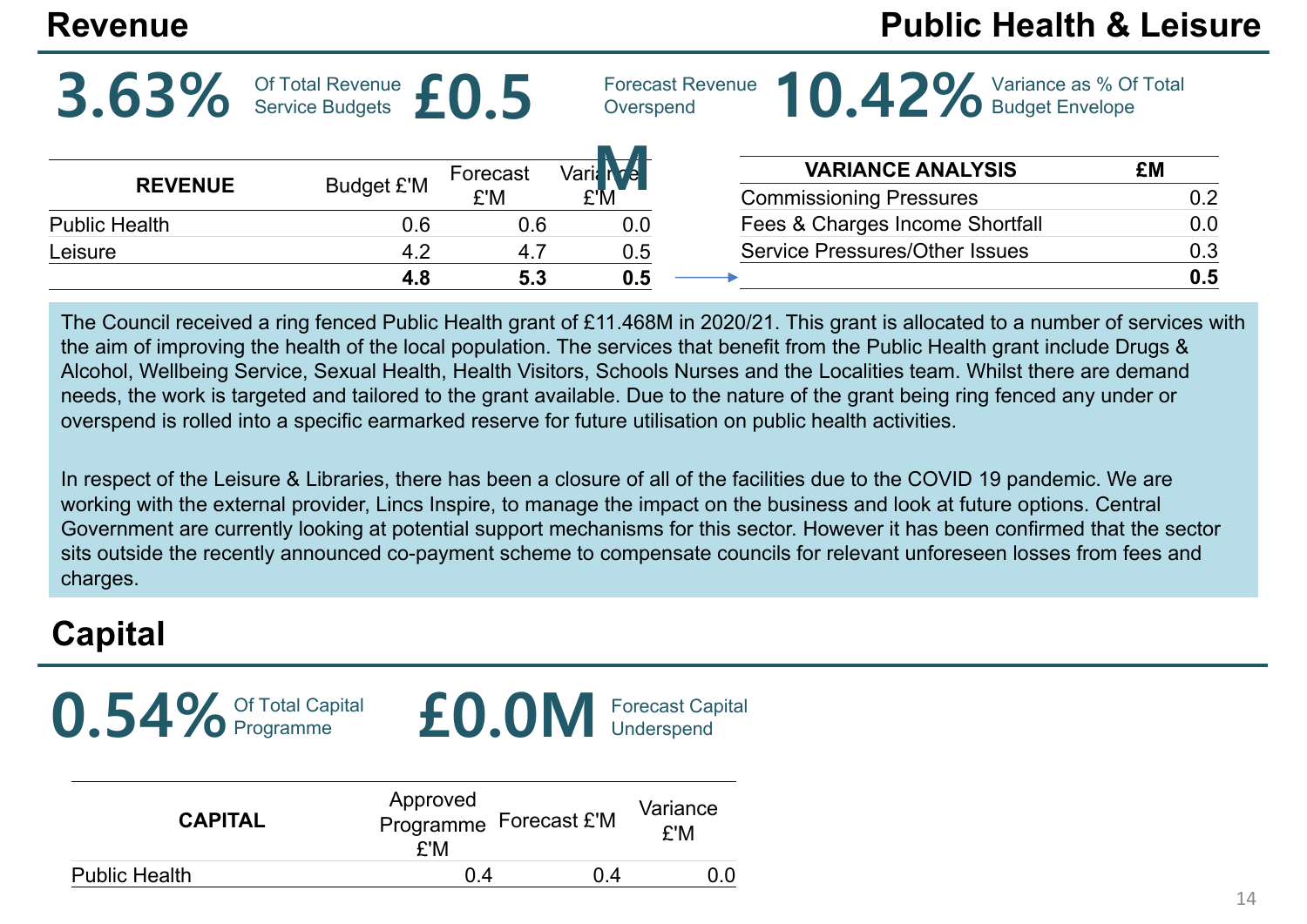# **Revenue Adult Services**

|                       | Of Total Revenue        |      | Forecast<br>Revenue<br>Overspend | Variance as % Of Total<br><b>O</b> Budget Envelope |     |
|-----------------------|-------------------------|------|----------------------------------|----------------------------------------------------|-----|
|                       |                         |      |                                  | <b>VARIANCE ANALYSIS</b>                           | £M  |
| <b>REVENUE</b>        | Budget £'M Forecast £'M |      | Vali <i>I</i> rce                | <b>Commissioning Pressures</b>                     | 0.4 |
|                       |                         |      |                                  | Fees & Charges Income Shortfall                    | 0.0 |
| <b>Adult Services</b> | 45.3                    | 49.2 | 3.9                              | <b>Service Pressures/Other Issues</b>              | 3.5 |
|                       | 45.3                    | 49.2 | 3.9                              |                                                    | 3.9 |

The projected outturn variance has been based on the best known available evidence at this time. The service has been particularly affected by the Covid 19 pandemic with additional costs and provider sustainability payments necessary. Demand within the system, complexity of caseloads and living wage increases are all contributing to the reported position. There has also been a negative impact on some of the efficiencies which were anticipated to be delivered in 2020/21 together with a loss of income from reduced service take up. Payments to providers to assist with ensuring their financial stability amounted to £1M in Qtr. 1 with anticipated future payment costs of £0.7M in Quarter 2. Lost income from reduced service take up amounts to £0.8M. All of these assumptions will be reviewed as events unfold which inevitably may lead to revised forecast variance projections.

# **Capital**



| <b>CAPITAL</b>        | Approved<br>£'M | Programme Forecast £'M | Variance<br>£'M |
|-----------------------|-----------------|------------------------|-----------------|
| <b>Adult Services</b> | 3.0             | 2.8                    | (0.2)           |
|                       | 3.0             | 2.8                    |                 |

The £0.2M underspend against the Disabled Facilities Grant is <sup>a</sup> result of <sup>a</sup> reduction in activity due to the inability to access buildings during the Covid pandemic, this will be slipped into 2021/22.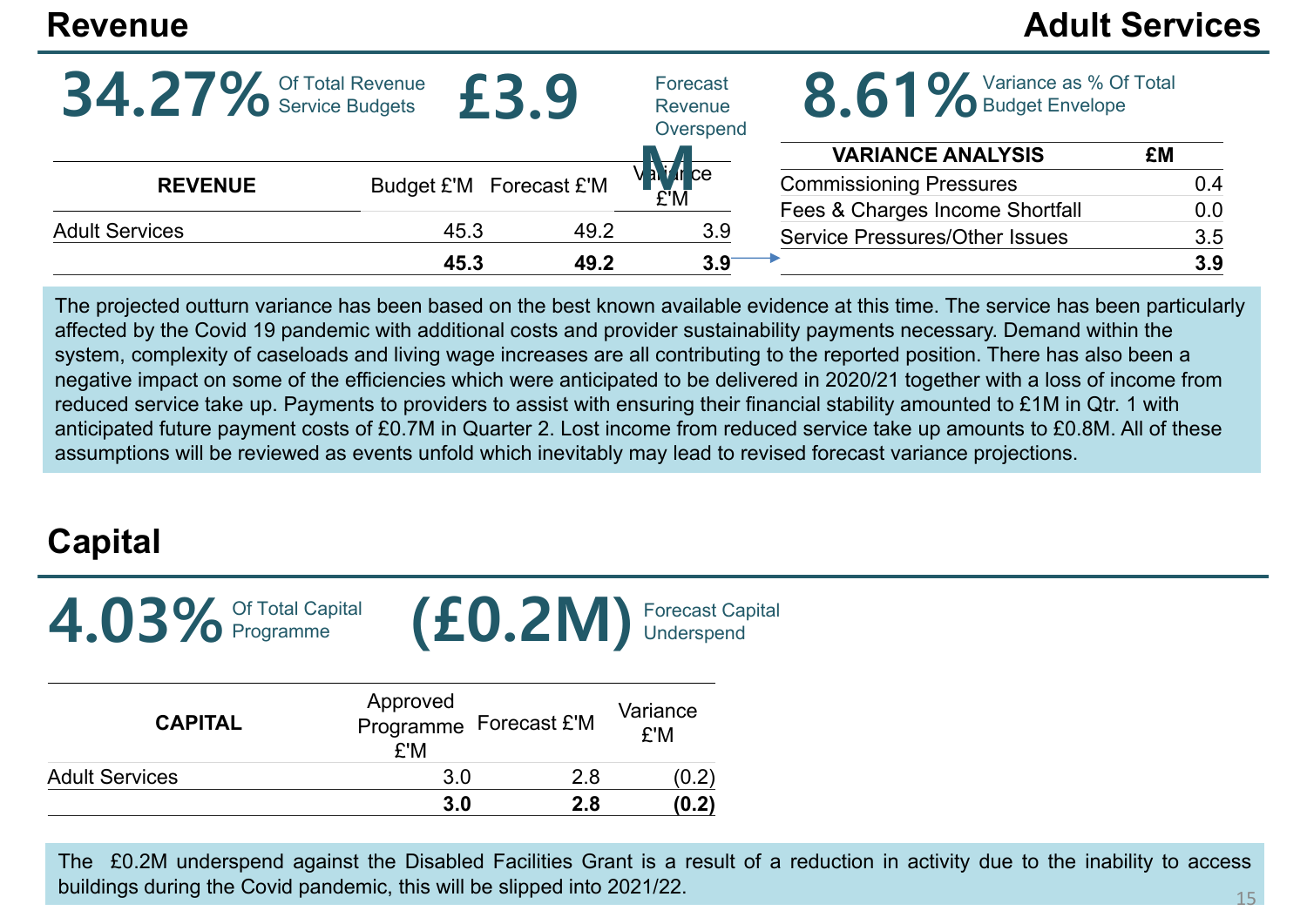# **Corporate Budgets**



| <b>CORPORATE BUDGETS</b>     | <b>Budget</b><br>£'M | <b>Forecast £'M</b> | <b>Variance</b><br>£'M |  |
|------------------------------|----------------------|---------------------|------------------------|--|
| Pensions and Appropriations  | 3.8                  | 3.8                 | 0.0                    |  |
| <b>Technical Adjustments</b> | (12.4)               | (12.4)              | 0.0                    |  |
| <b>Borrowing Costs</b>       | 10.6                 | 9.8                 | (0.7)                  |  |
| Levies                       | 0.7                  | 0.7                 | 0.0                    |  |
| <b>Other Budgets</b>         | 2.4                  | 2.2                 | (0.2)                  |  |
| <b>Total</b>                 | 5.0                  | 4.1                 | (0.9)                  |  |

The £0.9M underspend reported against other budgets is predominately due to reduced borrowing costs arising from the refocused and reprofiled capital programme due to COVID-19 delays. In addition we have seen <sup>a</sup> reduction in interest rates.

An underspend against our expected insurance provision costs of £0.15M are also included in the figures above.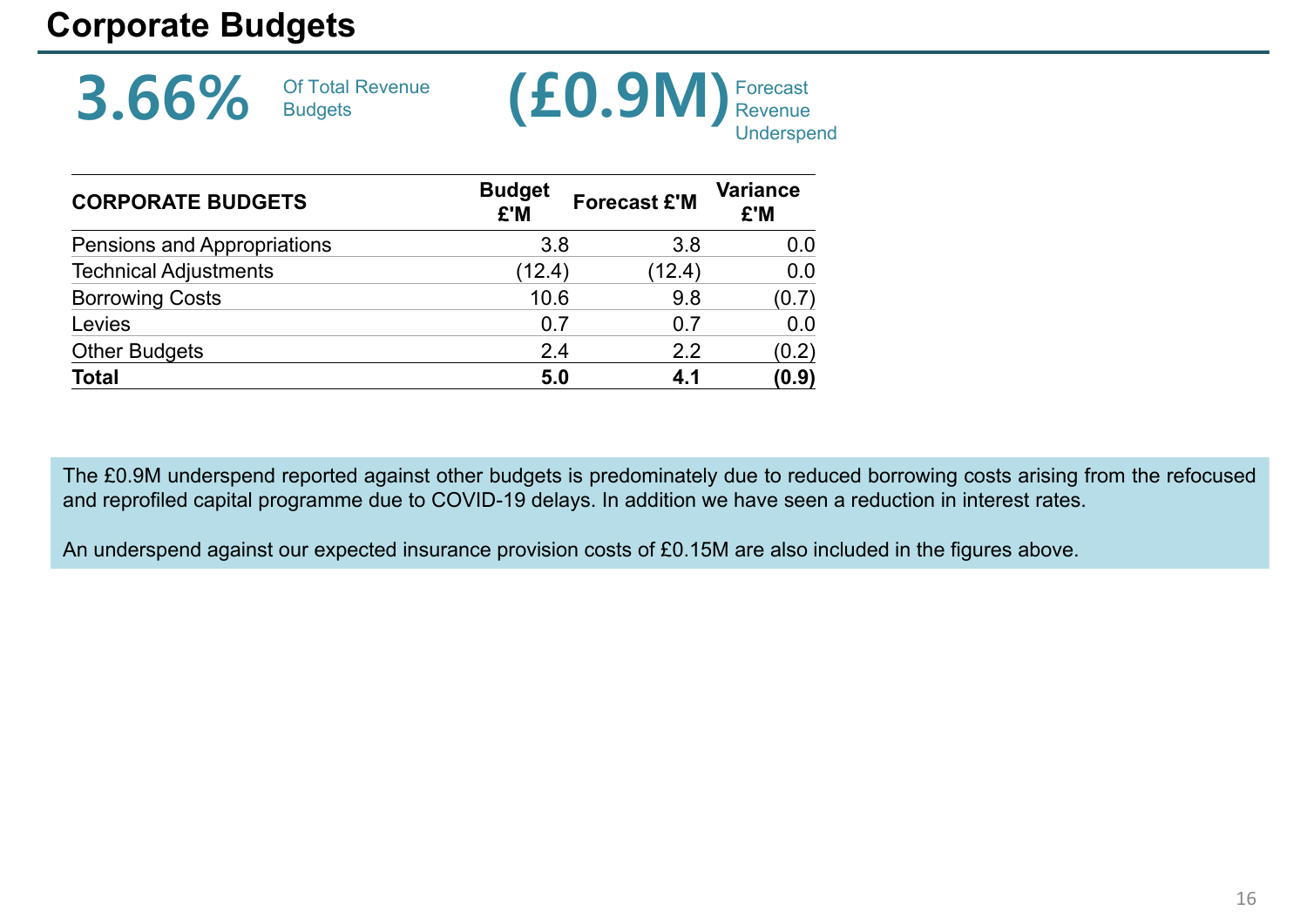# **Funding - Summary**

**83.9%** Local Taxation as % **1.98%** Council Tax uplift



|                                  |                   | Forecast          | Variance |
|----------------------------------|-------------------|-------------------|----------|
| <b>FUNDING</b>                   | <b>Budget £'M</b> | £'M               | £'M      |
|                                  |                   |                   |          |
| <b>Council Tax</b>               | (72.1)            | (72.1)            | 0.0      |
| <b>Business Rates</b>            | (42.8)            | (42.8)            | 0.0      |
| <b>Revenue Support Grant</b>     | (9.1)             | (9.1)             | 0.0      |
| <b>Better Care Fund</b>          | (7.8)             | (7.8)             | 0.0      |
| <b>Social Care Support</b>       | (4.8)             | (4.8)             | 0.0      |
| <b>New Homes Bonus</b>           | (0.3)             | (0.3)             | 0.0      |
| <b>COVID-19 LA Support Grant</b> | 0.0               | $^{\prime}$ 11.2) | (11.2)   |
| <b>Total</b>                     | (137.0)           | (148.2)           | (11.2)   |

The in year funding position is forecasting an additional £11.2M due to COVID-19 support grants. This is being used to support the significant cost pressures reported against service budgets.

In-year funding from local taxation targets is forecast to be on budget, however this is due to the way these funding streams are accounted for. There is an expectation that in-year collection will drop as a result of the pandemic, this will be realised in future years and is being monitored closely.

However there is still a great deal of uncertainty in relation to longer term impact of the pandemic on the Council's funding. The Government has proposed that councils are allowed to spread collection fund losses over an extended period of time and this could mitigate, to a degree, the impact over the medium term.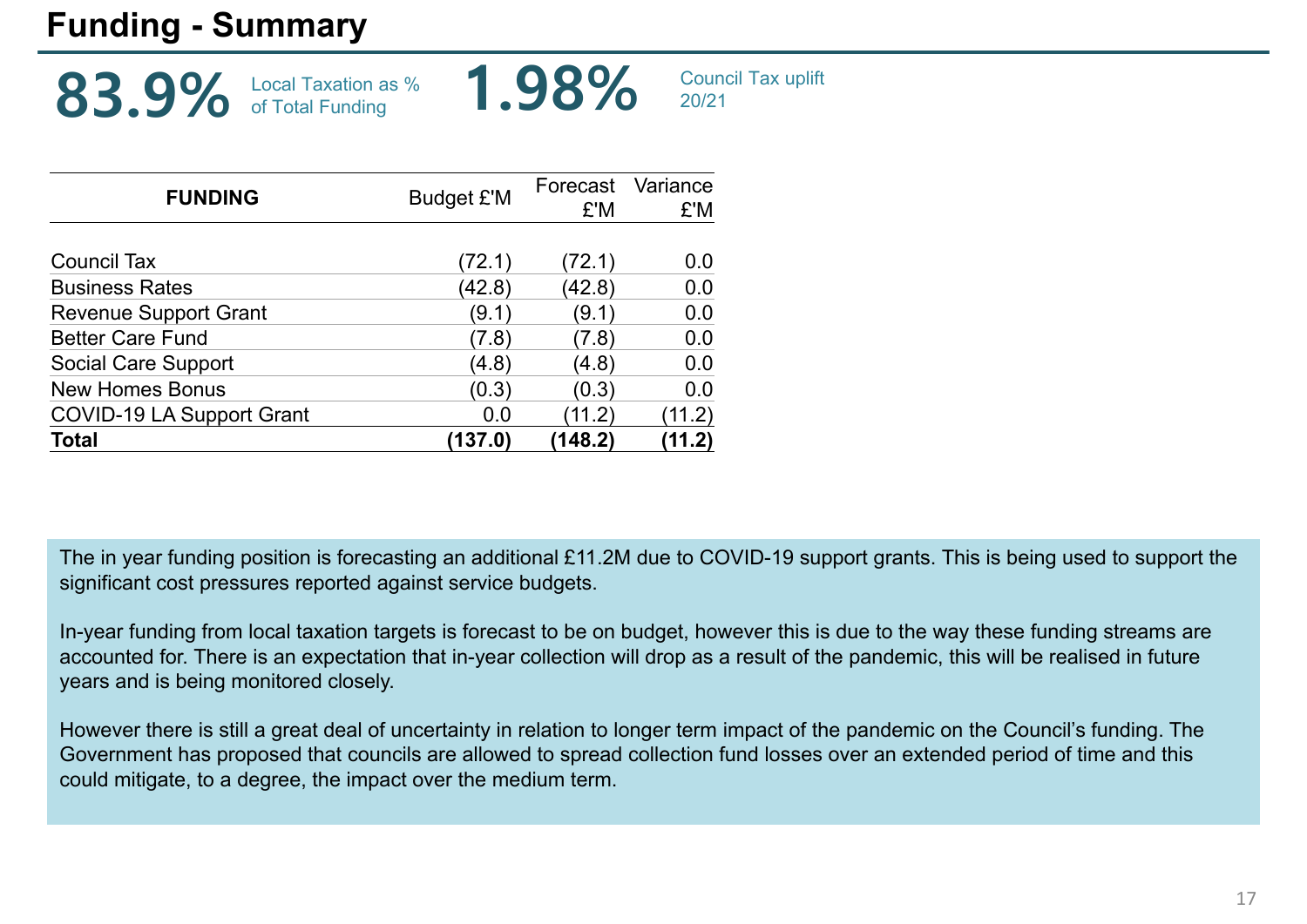# **Local Taxation**

| <b>Council Tax Collection</b> | $\frac{0}{0}$ | <b>Non Domestic Rates Collection</b> | $\frac{0}{0}$ |
|-------------------------------|---------------|--------------------------------------|---------------|
| Q1 2020/21                    | 28.30         | Q1 2020/21                           | 26.35         |
| Q1 2019/20                    | 28.52         | Q1 2019/20                           | 29.11         |
| Q1 2018/19                    | 28.89         | Q1 2018/19                           | 27.46         |

## **Collection Rates:**

## **Council Tax**

Given the difficulties of the first quarter of the year council tax collection has held up well, although down from the same point in time last year in percentage terms. There have been over 1,000 households who had moved their collection from Apr-Jan to Jun-March, so an uplift in the usual collection pattern is expected towards the end of the year.

Reminder letters were sent in June (and to be repeated in July) and this prompted telephone activity and in many instances payments.

## **Non Domestic Rates**

First quarter collection performance has been impacted significantly by Covid 19. The overall liability has been reduced by £21.9M due to the awarding of reliefs for many businesses (primarily hospitality, retail & leisure) due to Covid 19. No reminder letters have been sent during the first quarter. The team have undoubtedly experienced their busiest period on record due to the pandemic and been dealing with very high volumes of work.

## **Outlook**

It is anticipated the financial impact of the slow down in the local economy will impact on the Council's income base in future years. At present, collection rates are holding up but as local taxation makes up around 80% of our income base the impact on future years may be significant if the economy stalls further. Collection rates will continue to be monitored closely for the foreseeable future to assess any specific trends.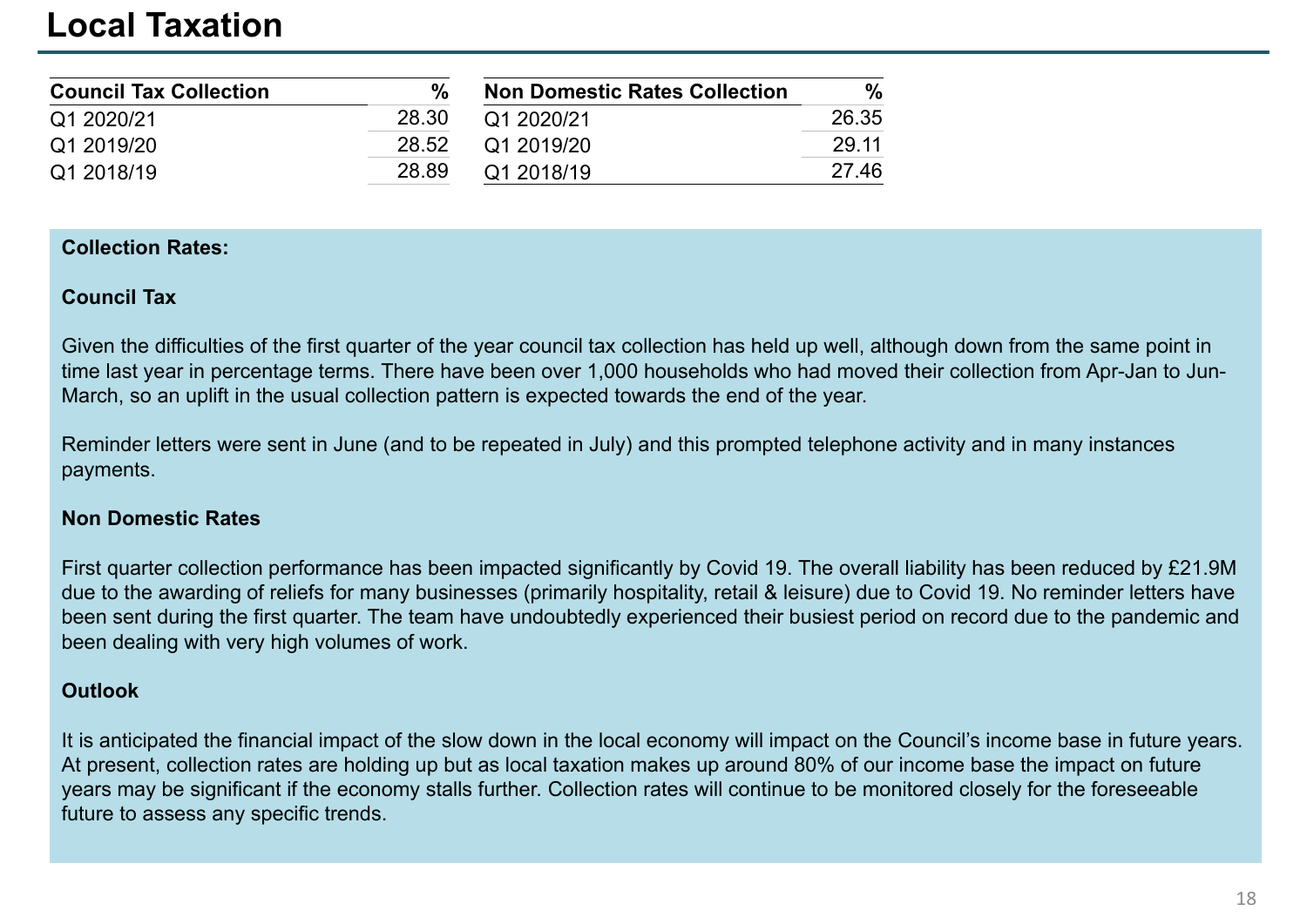# **Medium Term Outlook**

The Council is anticipating the financial impact of the Covid-19 pandemic will lead to a significant slow-down in the local economy which will therefore impact upon its income and funding base and its expenditure profile over time. There are a range of risks which need to be considered in assessing the Council's overall financial sustainability to ensure that it remains financially resilient.

| <b>Risk</b>                            | <b>Commentary</b>                                                                                                                                                                                                                                                                                                                                                                                                                          |
|----------------------------------------|--------------------------------------------------------------------------------------------------------------------------------------------------------------------------------------------------------------------------------------------------------------------------------------------------------------------------------------------------------------------------------------------------------------------------------------------|
| <b>Funding</b>                         | The Government has provided the Council with grants totalling of £11.2M which will be used predominantly on additional<br>social care costs associated with responding to the emergency. However funding is non recurrent in nature and will not<br>cover the full anticipated spend in year. Future Government support, the Fair Funding review and planned extension of<br>the Business Rate Retention scheme will be critical.          |
| <b>Collection rates</b>                | The financial impact of the slow down in the local economy has a direct impact on the Council's funding to deliver its<br>services. Local taxation currently makes up around 80% of the Council's base funding. For each 1% change in council<br>tax collection rates the Council would see an impact of approximately £0.7M.                                                                                                              |
| <b>Fees and charges</b>                | The Council generates significant income through other sources of fees, sales and charges such as car parking income,<br>income from the commercial estate. All of these income streams are at risk as a result of the emergency situation and<br>could be impaired over time. These will continue to be monitored.                                                                                                                        |
| <b>Economy</b>                         | The Council's financial strategy is very much focused on creating a sustainable funding base to allow priority services to<br>be delivered. Growing the local tax base and bringing more business rate stability through retaining and developing a<br>thriving local economy are therefore extremely important. Any economic downturn will therefore impact on the Council's<br>finance and commissioning plans.                          |
| <b>Demand and service</b><br>pressures | There are additional financial burdens and pressures created by the response to the emergency, particularly social care.<br>These include additional hospital discharges, provider sustainability, increasing costs associated with children at risk or<br>looked after, and delays to implementing or delivering savings programmes. The longer the situation continues the bigger<br>the financial impact.                               |
| <b>Reserves</b>                        | The adequacy of the Council's reserves are being closely monitored given the increased risk faced within the current<br>operating environment. The Council's reserves are currently all held for a specific purpose and supported by the annual<br>statement on the adequacy of reserves. It is important to note that reserves can only be used once. A review of reserves<br>will be undertaken as part of the forthcoming budget round. |
| <b>Capital programme</b>               | We anticipate that the Council's planned capital programme, and in particular economic growth focused areas such as<br>the multi-million pound South Humber Infrastructure and Investment Programme, will be delayed and anticipated growth<br>impaired over the medium term. Investment through the capital programme will support the borough's overall recovery<br>process.                                                             |
| <b>Treasury</b>                        | Treasury and cash management will need to be carefully monitored over the coming months as the economic situation<br>remains instable. Borrowing and investment strategies will remain under review.                                                                                                                                                                                                                                       |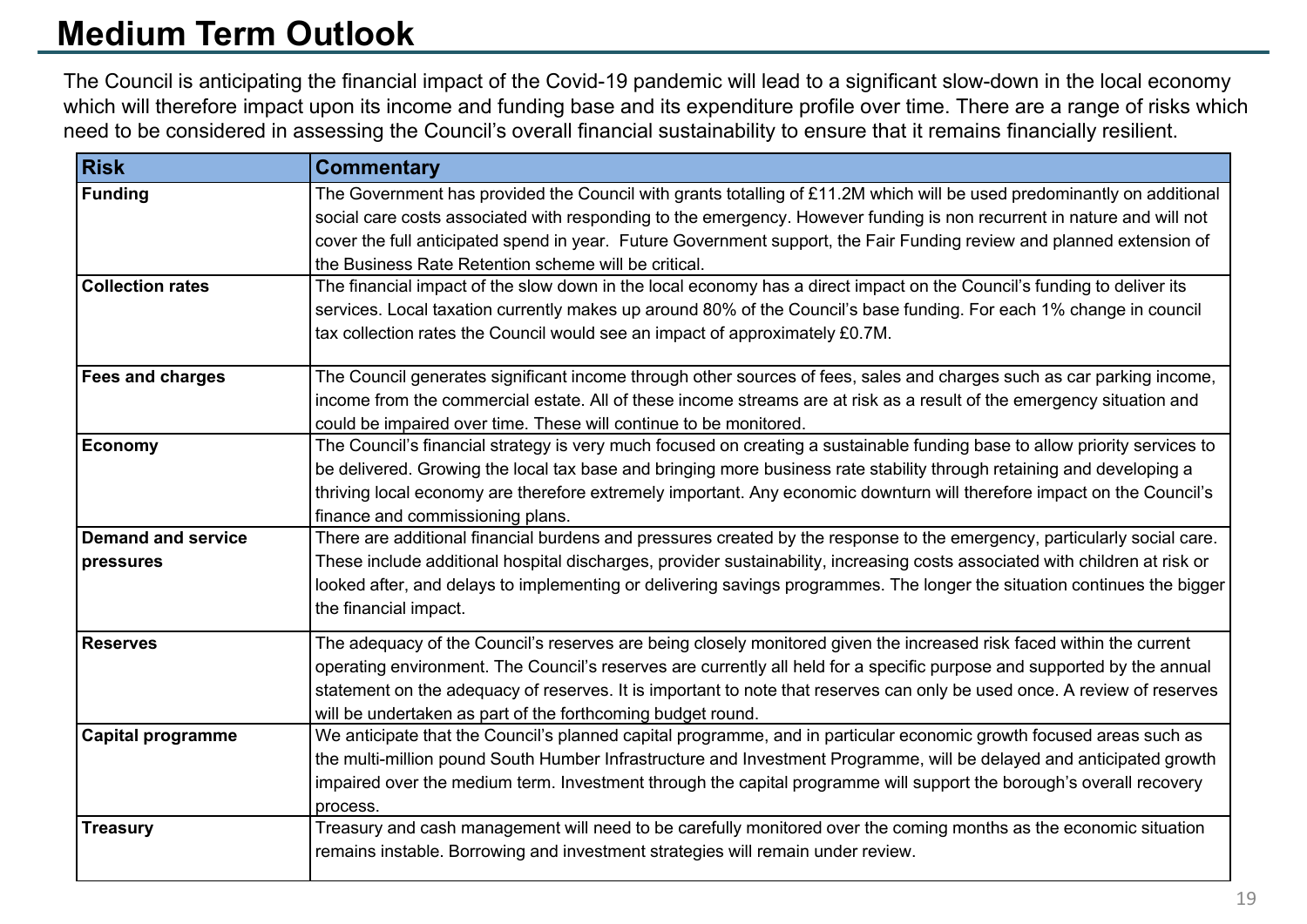# **Reserves**



General fund reserves, set aside to deal with any unforeseen events, remain at £8.3M. This is in line with the medium term financial plan and considered to be a prudent level taking into account the increased level of risk to which the Council is currently exposed.

In addition the Council maintains corporate reserves to address key risk areas.

Service reserves are expected to reduce further to support transformation and other initiatives.

The closing 2019/20 earmarked balance included £5M Covid 19 funding that will be fully utilised in 2020/21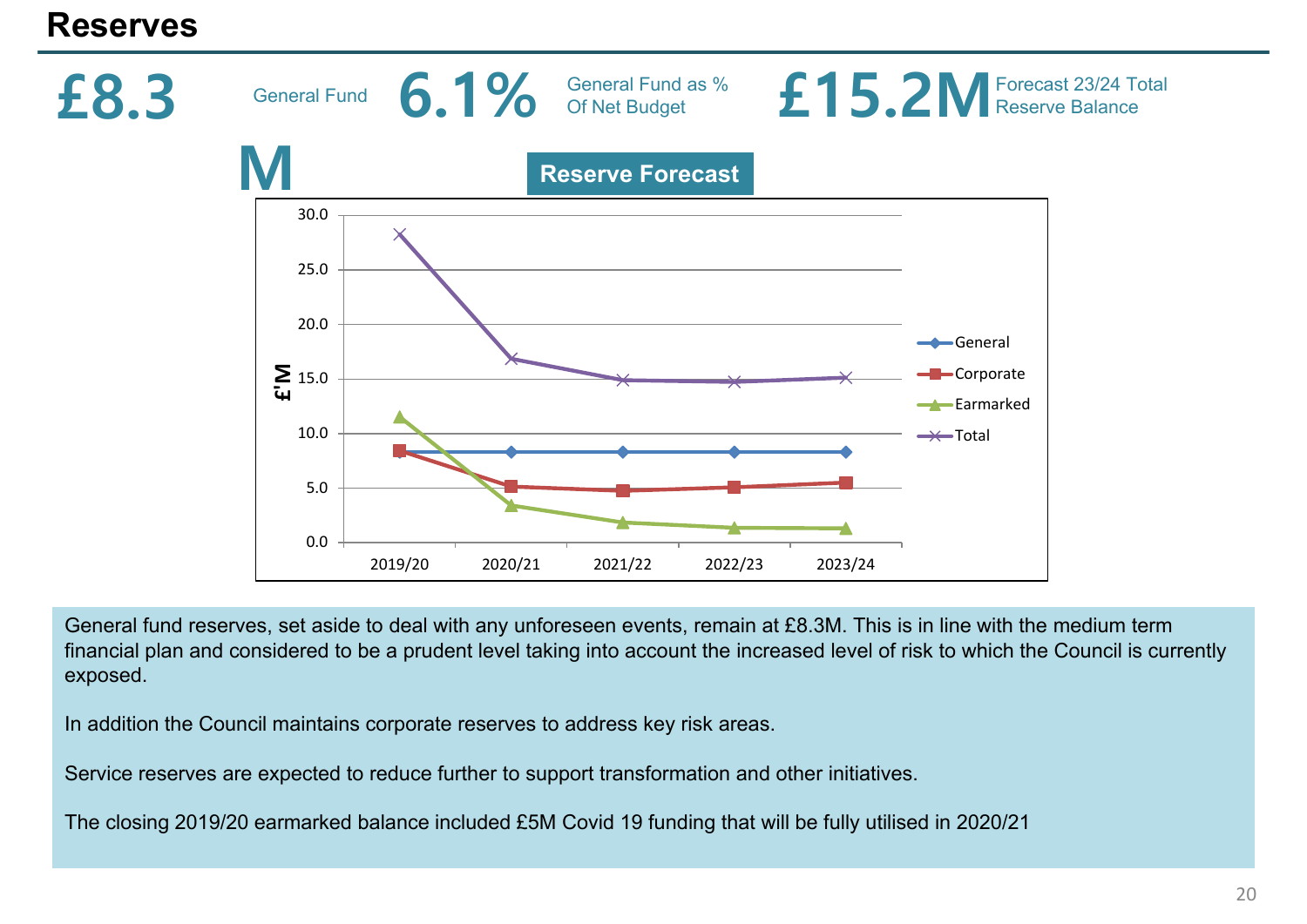# **Reserves.**



| <b>Key Corporate Earmarked</b><br><b>Reserves</b> |                      |                                                                                             |
|---------------------------------------------------|----------------------|---------------------------------------------------------------------------------------------|
| <b>Name</b>                                       | 20/21 Balance<br>£'M | <b>Purpose</b>                                                                              |
| Self Insurance                                    | 1.3                  | Required to meet cost of claims which are insured<br>internally                             |
| <b>Business Rates Equalisation</b>                | 1.4                  | Used to mitigate fluctuations in business rates income<br>without impacting service budgets |
| Management of Change                              | 0.8                  | To cover costs of organisational change                                                     |
| Debt Financing                                    | 1.0                  | Used to mitigate costs of borrowing and capital programme<br>activity                       |

Whilst service earmarked reserves are being used in line with plans, the overall capacity within reserves has reduced over recent years. There may be further call on reserves to support service budgets and address current forecast overspends.

It is therefore essential that we continue to review corporate and technical reserves to ensure there is sufficient capacity to deal with the risks and opportunities that are faced, particularly in light of the current economic climate.

The position will be monitored and considered as part of the medium term financial planning process, and where necessary plans will be put in place to replenish reserves to a reasonable level.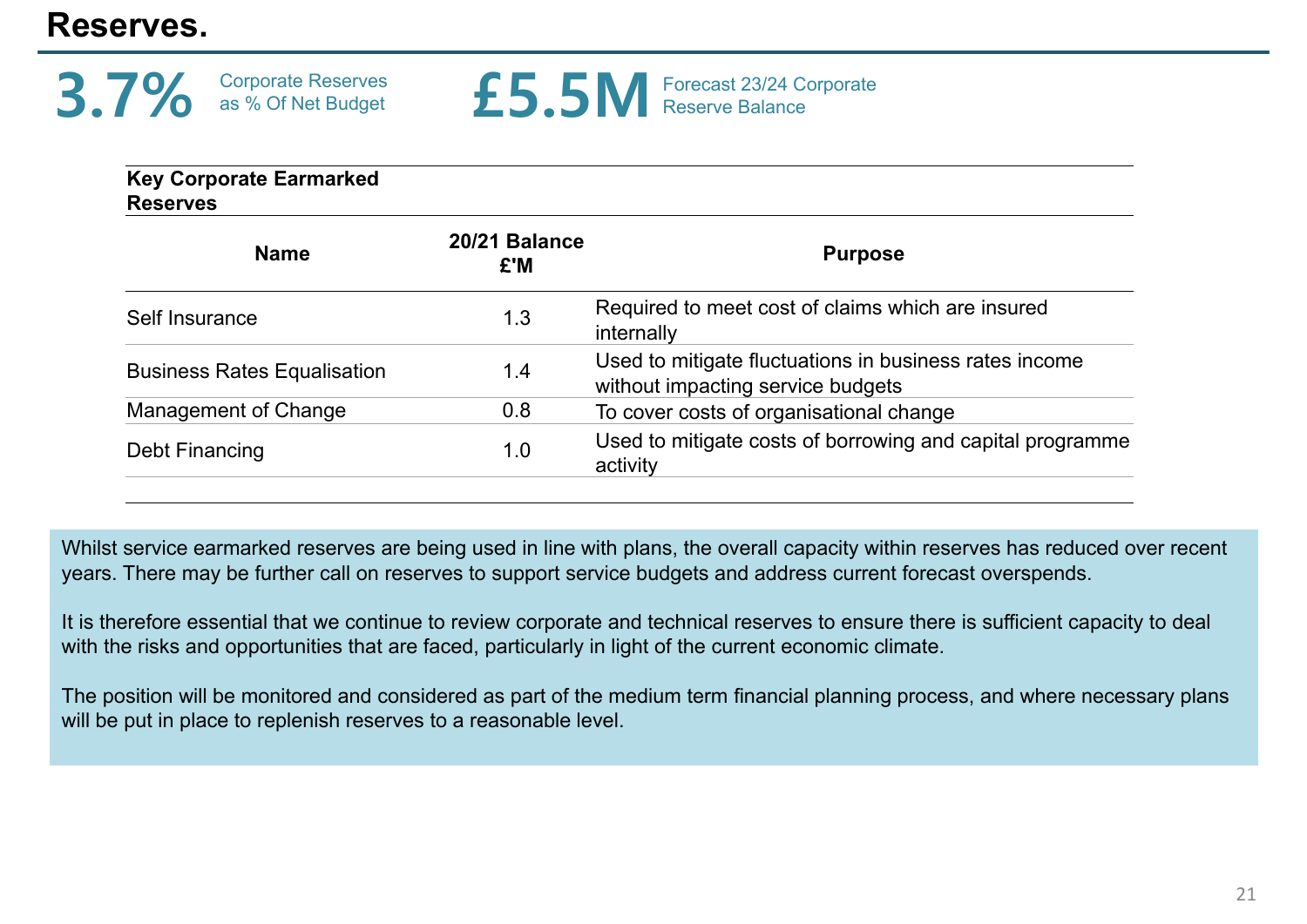# **Working Capital Management**



**95.9%** <sup>2020/21 % Creditor Invoices **Direction of Direction of Paid within 30 days at Qtr. 1 Travel**</sup>



4.00 Villions 3.50 3.00 2.50  $90+$  DAYS 2.00 1.50 61 - 90 DAY 1.00 31 - 60 DAY 0.50  $\blacksquare$  0 - 30 DAYS 0.00 2019/2021/2021/2021/2021/2021/2021/2021

Invoicing has continued as normal during the pandemic, as have routine reminders, although other debt recovery action was relaxed. Normal recovery processes will be resumed in Q2.

It is possible that debt may rise due to the ongoing challenges within the local economy. The situation regarding bad debts and write offs will be carefully monitored over the remainder of the financial year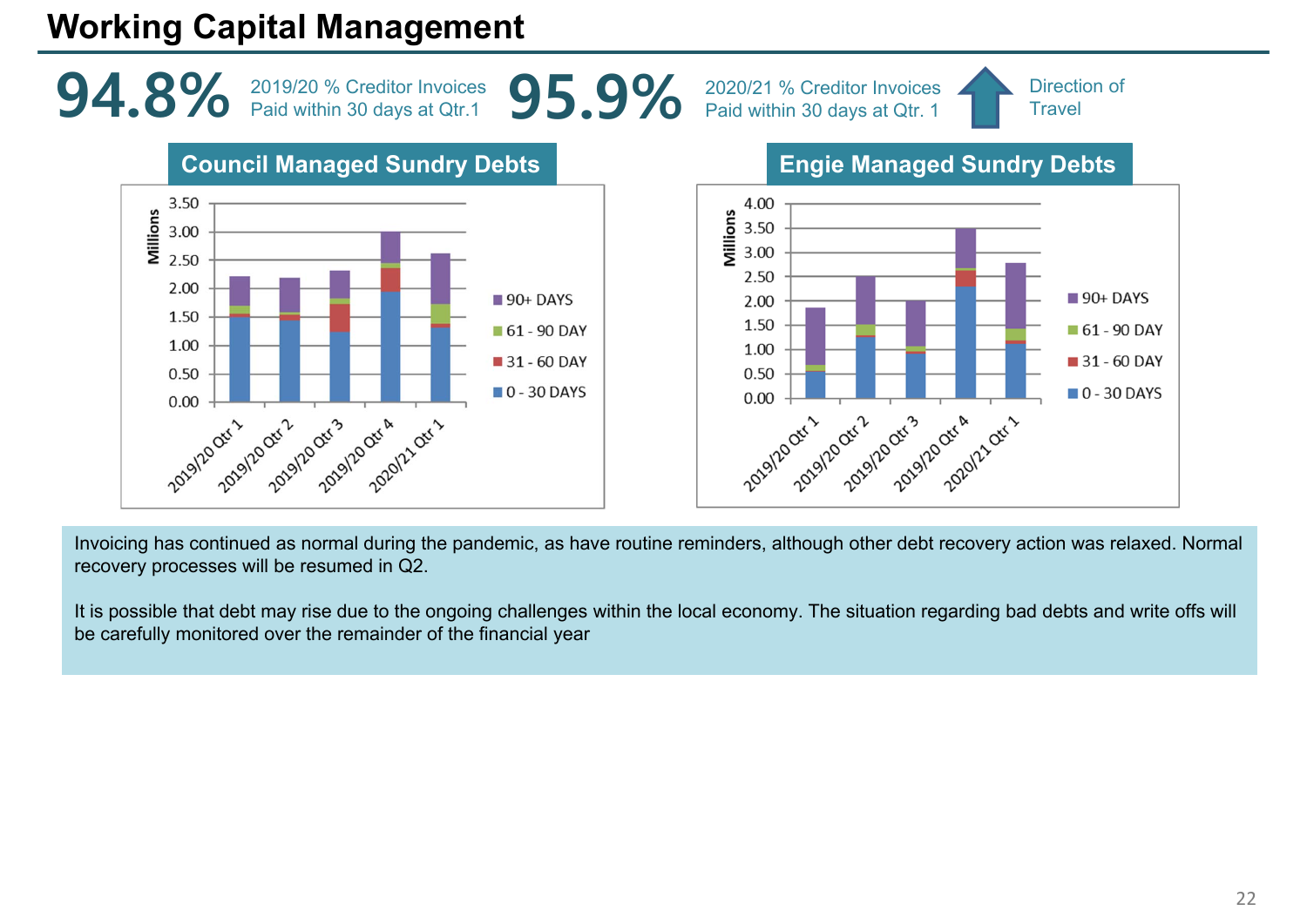# **Treasury & Cashflow**

# **£49.4**

**Investments at 30<sup>th</sup> June 2020** 

The chart opposite shows the projection for various limits, determined to ensure that all borrowing is affordable and linked to the Capital Programme.

The rephasing of the Capital Programme following an initial assessment of the impact of Covid-19 has deferred £10m of borrowing beyond 2020/21. Neither interest rate or inflation are currently expected to make this adjustment materially more expensive for the Council in the longer term.

Our preferred lender (Public Works Loan Board) is currently consulting on changes to its lending margins. It is hoped that this will mean a reduction in their lending rate later in the financial year.

In the meantime the Authority has also formed relationships with alternate borrowers, should this not transpire.

The Council's finances have remained liquid throughout the Covid-19 pandemic and no cash flow issues experienced.

# **£162.2M**

Borrowing as at 30th June 2020

Average return on investments

**0.0%**

**3.1%**Average cost of borrowing

Current investments are consistent with the Treasury Management Strategy.

The Council increased its minimum liquidity level from £10m to £20m at the height of the Covid-19 crisis, through additional short-term borrowing. Subsequent additional support initiatives from central Government further inflated the cash position during Q1 (e.g. Business Support Grant £35.5m - of which £5.6m was retained at period end). As the short-term loans run off and support programmes continue to be deployed into the local economy we expect balances to reduce to more typical levels during Q2.

Yields are now approaching zero but no budget pressures are anticipated.

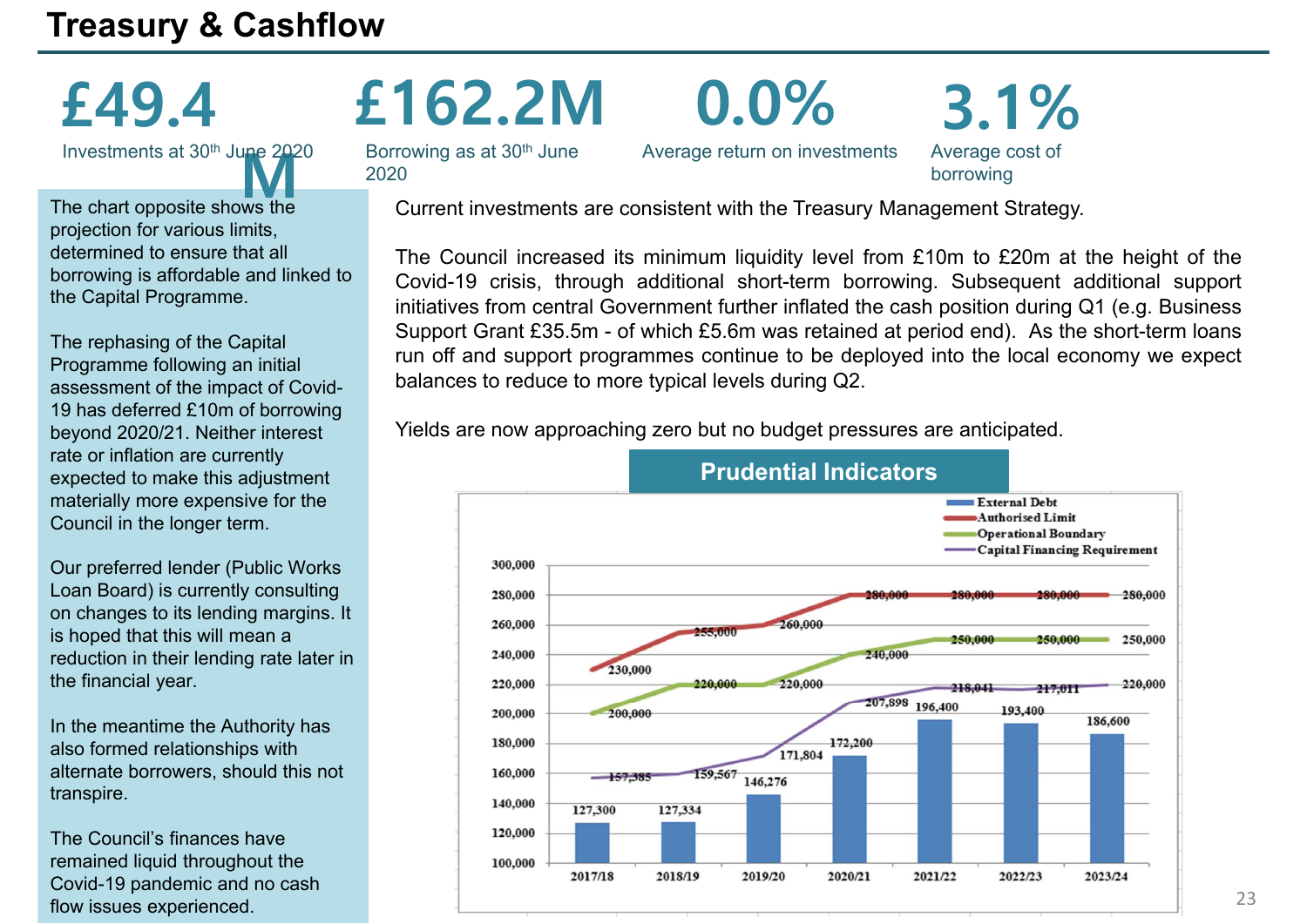# **Capital Programme**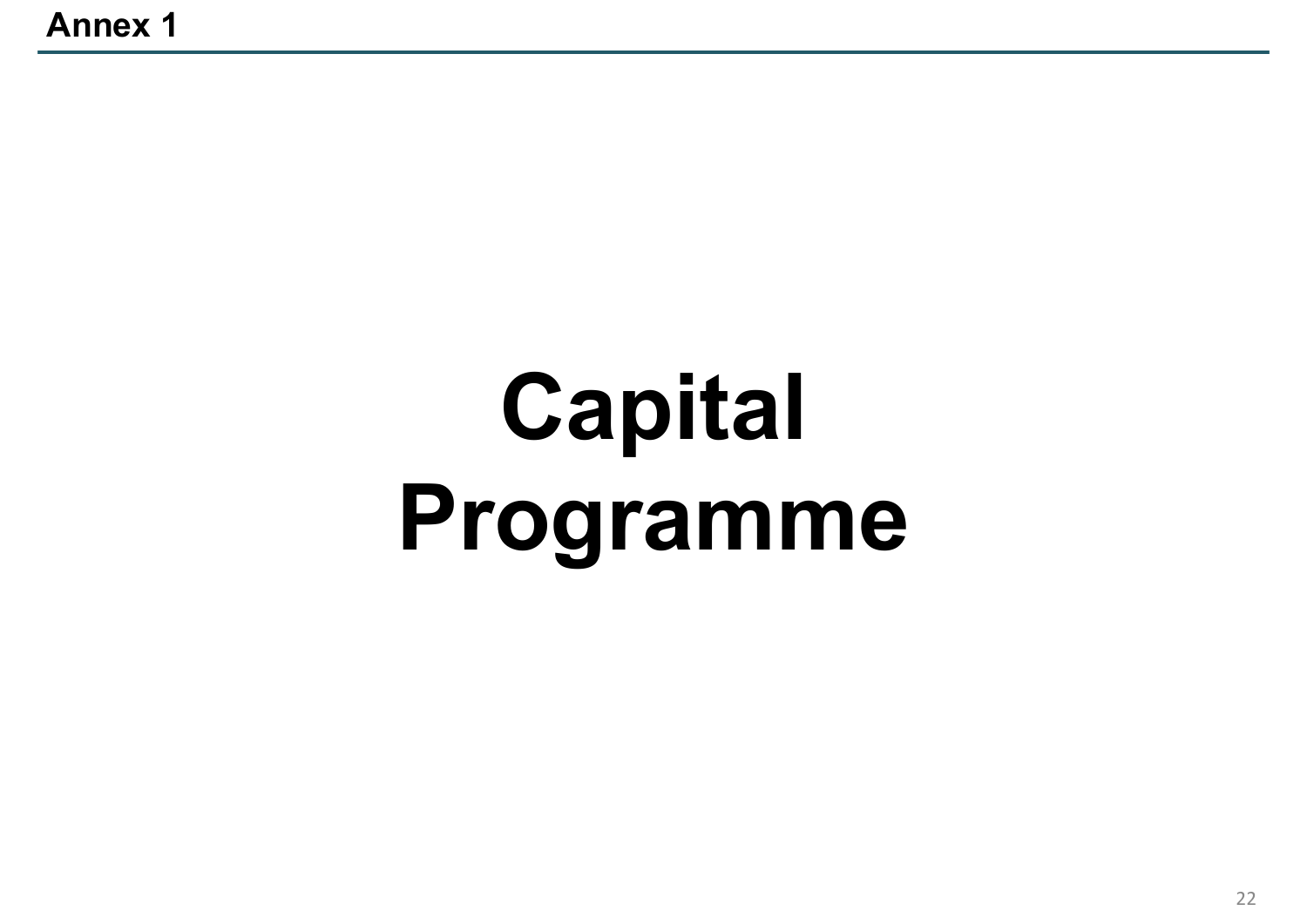|                                                       | 2020/21        |                    |                   | 2020/21        | 2021/22         | 2022/23         |
|-------------------------------------------------------|----------------|--------------------|-------------------|----------------|-----------------|-----------------|
|                                                       | <b>Revised</b> | <b>Slippage to</b> | <b>Changes to</b> | <b>Revised</b> | <b>Approved</b> | <b>Approved</b> |
| <b>SCHEME</b>                                         | Capital        | 2021/22            | Programme         | Capital        | Capital         | <b>Capital</b>  |
|                                                       | Programme      | £000's             | £000's            | Programme      | Programme       | Programme       |
|                                                       | £000's         |                    |                   | £000's         | £000's          | £000's          |
| <b>Childrens Services</b>                             |                |                    |                   |                |                 |                 |
| Schools - Devolved Formula Cap Grant                  | 246            | $-100$             |                   | 146            | 190             | $\Omega$        |
| Schools - Backlog Maintenance                         | 371            |                    |                   | 371            | 500             | 500             |
| Schools - Basic Need Sufficiency of Places            | 4,390          | $-3,000$           |                   | 1,390          | 7,000           | 4,000           |
| Childcare Management System Inv.                      | 24             |                    |                   | 24             | $\overline{0}$  | <sup>O</sup>    |
| Special Educational Needs and Disability Fund         | 490            |                    |                   | 490            | $\Omega$        | $\mathbf 0$     |
| Looked After Children                                 | 286            |                    |                   | 286            | $\Omega$        | $\mathbf 0$     |
| Nursery places                                        | 141            |                    |                   | 141            | $\overline{O}$  | $\Omega$        |
| Liquidlogic                                           | 68             |                    |                   | 68             | $\overline{O}$  | $\overline{0}$  |
| Lincs2 Portal System Inv.                             | 4              |                    |                   |                | $\overline{0}$  | $\overline{0}$  |
| Service Improvement Education                         | 61             |                    |                   | 61             | $\overline{O}$  | $\overline{0}$  |
| <b>CCTV Review and Upgrade</b>                        | $\Omega$       |                    | 1,003             | 1,003          | $\Omega$        | $\overline{O}$  |
| <b>Adult Services</b>                                 |                |                    |                   |                |                 |                 |
| <b>Disabled Facilities Grants</b>                     | 3,015          | $-202$             |                   | 2,813          | 2,888           | 5,650           |
| Social Care - Better Care Fund                        | 10             |                    |                   | 10             | $\Omega$        | $\Omega$        |
| <b>Environment</b>                                    |                |                    |                   |                |                 |                 |
| Fleet Replacement Programme inc. Recycling Collection | 4,483          |                    |                   | 4,483          | 3,754           | $\Omega$        |
| Litter Bin and Recycling Replacement and Upgrade      | 219            |                    |                   | 219            | $\Omega$        | $\overline{0}$  |
| <b>AQMER (Air Quality Equip)</b>                      |                |                    |                   |                | $\Omega$        | $\overline{0}$  |
| <b>Enhancement of Bereavement Services</b>            | 1,116          |                    |                   | 1,116          | 566             | $\overline{0}$  |
| Peoples Park refurbishment                            | 76             |                    |                   | 76             | $\Omega$        | $\Omega$        |
| <b>Household Recycling Scheme</b>                     | 923            |                    |                   | 923            | $\mathbf 0$     | $\overline{0}$  |
| <b>Depot Rationalisation</b>                          | $\overline{0}$ |                    | 6,807             | 6,807          | $\overline{0}$  | $\Omega$        |
| <b>Resources</b>                                      |                |                    |                   |                |                 |                 |
| <b>Backlog Maintenance</b>                            | 870            |                    |                   | 870            | 750             | $\overline{0}$  |
| Cartergate Office Development                         | 220            |                    |                   | 220            | $\Omega$        | $\mathbf 0$     |
| Property Rationalisation Programme                    | 130            |                    |                   | 130            | 100             | $\Omega$        |
| <b>Capital Investment</b>                             | $\Omega$       |                    | $\Omega$          | $\Omega$       | 1,000           | 1,000           |
| Digital Strategy Delivery/Imp Civica/Edrms            | 177            |                    | $-176$            |                | 10              | $\overline{0}$  |
| <b>Fire Segregation Works</b>                         | 95             |                    |                   | 95             | $\Omega$        | $\mathbf 0$     |
| Capital Receipt Flexibility                           | 250            |                    |                   | 250            | 250             | $\overline{0}$  |
| Heritage Asset at risk                                | 863            |                    |                   | 863            | 41              | $\overline{O}$  |
| <b>Shared Services</b>                                |                |                    |                   |                |                 |                 |
| Corporate Systems Investment                          | 773            | $-218$             |                   | 555            | 218             | $\overline{0}$  |
| <b>IT Transformation Programme</b>                    | 130            |                    |                   | 130            | 98              | $\overline{0}$  |
| ICT refresh                                           | 624            |                    |                   | 624            | 995             | 646             |
| <b>Public Health</b>                                  |                |                    |                   |                |                 |                 |
| <b>GY Leisure Centre</b>                              | 3              |                    |                   | $\mathbf{3}$   | $\overline{O}$  | $\overline{O}$  |
| Health and Well Being Centre                          | 137            |                    |                   | 137            | $\overline{O}$  | $\overline{O}$  |
| Drug & Alcohol Recovery                               | 82             |                    |                   | 82             | $\overline{0}$  | $\overline{0}$  |
| Playing Pitch Reprovision                             | 2,331          | $-2,000$           | 5 <sub>l</sub>    | 336            | 2,495           | 1,870           |